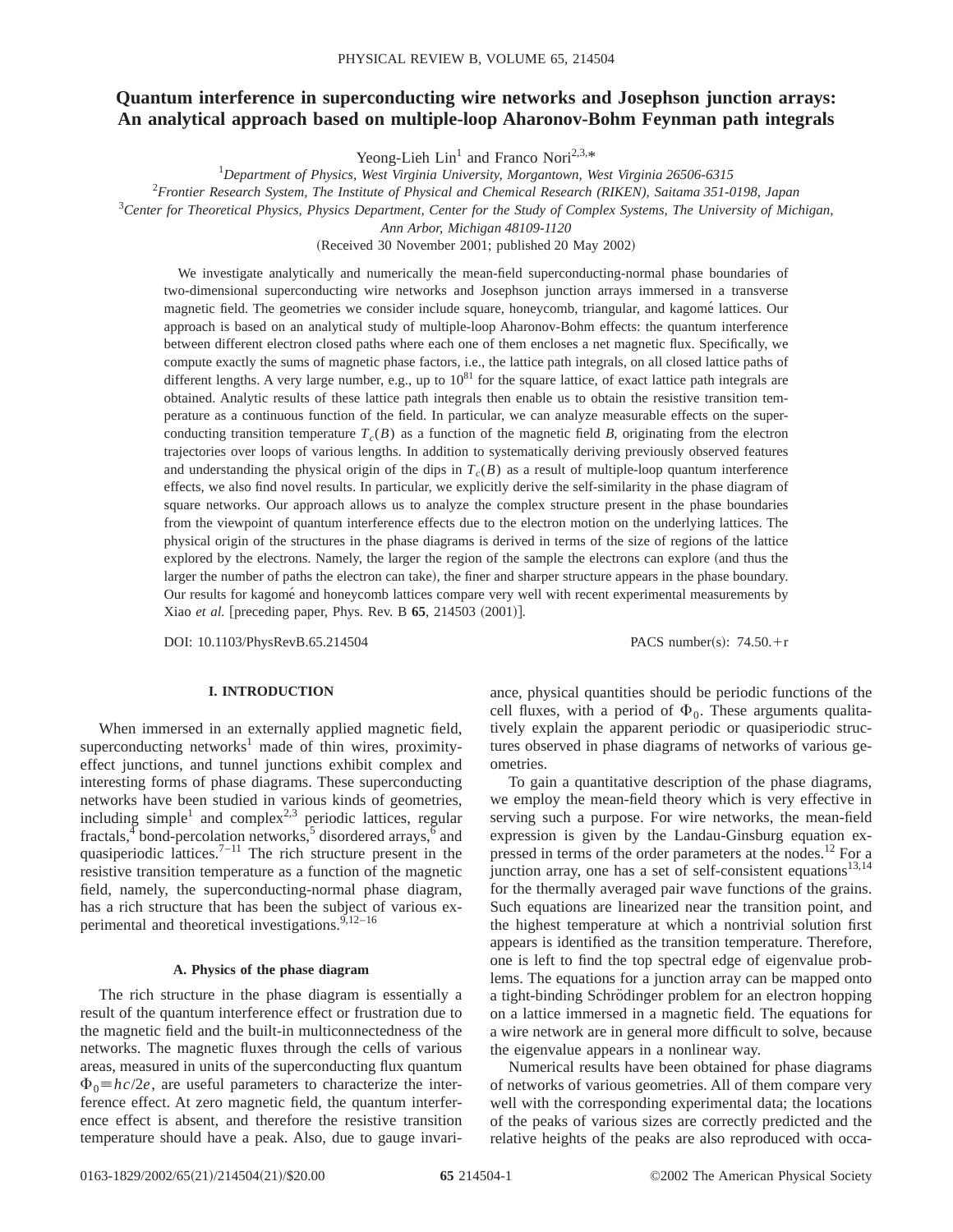sional small deviations. The success of mean-field theory<sup>14,15</sup> suggests that much of the frustration effect in a statistical problem can be accounted for in terms of quantum interference effect of linear wave mechanics.

## **B. Many-loop generalization of the standard Aharonov-Bohm effect**

In this paper, we systematically investigate the fielddependent superconducting-normal phase for a variety of two-dimensional superconducting networks. The basis of our approach is an analytic study of electron quantum interference effects originating from sums over magnetic phase factors on closed lattice paths. The sums of these phase factors, called lattice path integrals, are many-loop generalizations of the standard one-loop Aharonov-Bohm-type argument, where the electron wave function picks up a phase factor  $e^{i\Phi}$  each time it goes around a closed loop enclosing a net flux  $\Phi$ .

We compute analytically the lattice path integrals up to very long lengths for various types of lattices. These lattice path integrals contain the quantum interference of enormous numbers of closed paths. Through an iterative approach, these results then enable us to obtain the corresponding phase boundaries $^{14,15}$  as continuous functions of the strength of the applied field. This method provides a systematic approximation scheme, through finite truncations, for the spectral edges of eigenvalue problems from which our mean-field phase diagrams can be computed. Thus, we can gain considerable theoretical insight into the physical origin of the structure in the phase diagrams. This approach also enables us to analyze the structure of the phase boundaries from the viewpoint of the geometric features of the networks. We apply this approach to study the phase boundaries of square, honeycomb, triangular, and kagomé lattices. Our studies provide a complete and detailed analysis of the relationship between the phase diagram structures and the corresponding network geometries.

### **C. Organization of the paper**

This paper is organized as follows. In Sec. II, we describe the general formulation of our approach to the determination of phase diagrams for a variety of periodic superconducting networks. To illustrate our calculational scheme, we first compute the Little-Parks oscillatory phase boundary of a single superconducting loop in Sec. III. In Sec. IV, we apply this approach to the superconducting square network. We devote Sec. V to a discussion of a very important and interesting feature observed in the phase boundary of the square network, namely, the self-similarity. The superconducting honeycomb, triangular, and kagomé networks are studied based on the same approach, respectively, in Secs. VI, VII, and VIII. In Sec. IX, we discuss some general trends in the application of this approach to these types of networks studied above. Comparisons of the phase boundaries between a single superconducting loop and the corresponding superconducting network are also made. Furthermore, we present a brief discussion on the relationship between our approach

and other related methods. In Sec. X, we compare the phase boundaries of honeycomb and kagomé lattices. The last section summarizes our results.

## **II. GENERAL FORMALISM**

The physics of  $T_c(B)$ , the superconducting-normal phase boundary as a function of the field *B*, is determined by the electronic kinetic energy because the applied field induces a diamagnetic current in the superconductor.<sup>1</sup> This current (proportional to the velocity) determines the kinetic energy of the system. In other words, the kinetic energy can be written in terms of the temperature as

$$
-\frac{\hbar^2}{2m^*}\nabla^2 \sim -\frac{\hbar^2}{2m^*\xi(T)^2} \sim T_c(B) - T_c(0),
$$

where, for any superconductor,  $m^*$  is twice the electron mass and

$$
\xi(T) = \frac{\xi(0)}{\sqrt{1 - T_c(B)/T_c(0)}}
$$

is the temperature-dependent coherence length. The problem of obtaining  $T_c(B)$  is then mapped to that of finding the spectral edges of tight-binding electrons on the corresponding lattice. Thus, assuming a unit hopping integral between adjacent sites, we consider the Hamiltonian

$$
H = \sum_{\langle ij \rangle} c_i^{\dagger} c_j \exp(iA_{ij}), \tag{1}
$$

which describes the kinetic energy of electrons hopping on a discrete lattice subject to a perpendicular magnetic field. Here  $\langle ij \rangle$  refers to nearest-neighbor sites and the magnetic phase

$$
A_{ij} = 2 \pi \int_{j}^{i} \mathbf{A} \cdot d\mathbf{l}
$$

is  $2\pi$  times the line integral of the vector potential, **A**, along the bond from *j* to *i* in units of the  $\Phi_0 = hc/2e$ .

### **A. Sums over closed paths**

The lattice path integral  $\mu_l$  is defined as

$$
\mu_l \equiv \sum_{\text{all closed lattice paths }\gamma\text{ of length 1}} e^{i\Phi_{\gamma}}.
$$
 (2)

By closed paths of length *l* we mean the paths starting and ending at the same site after traversing *l* steps on the lattice and  $\Phi_{\gamma}$  is the sum over phases of the bonds on the path  $\gamma$ . Let  $|\Psi_i\rangle$  denote a localized electron state centered at site *i*. It is not difficult to notice that  $\mu_l$  corresponds precisely to the quantum mechanical expectation value  $\langle \Psi_i|H^l|\Psi_i\rangle$ , which summarizes the contribution to the electron kinetic energy of *all* closed paths of *l* steps. The physical meaning of the lattice path integral

$$
\mu_l = \langle \Psi_i | H^l | \Psi_i \rangle
$$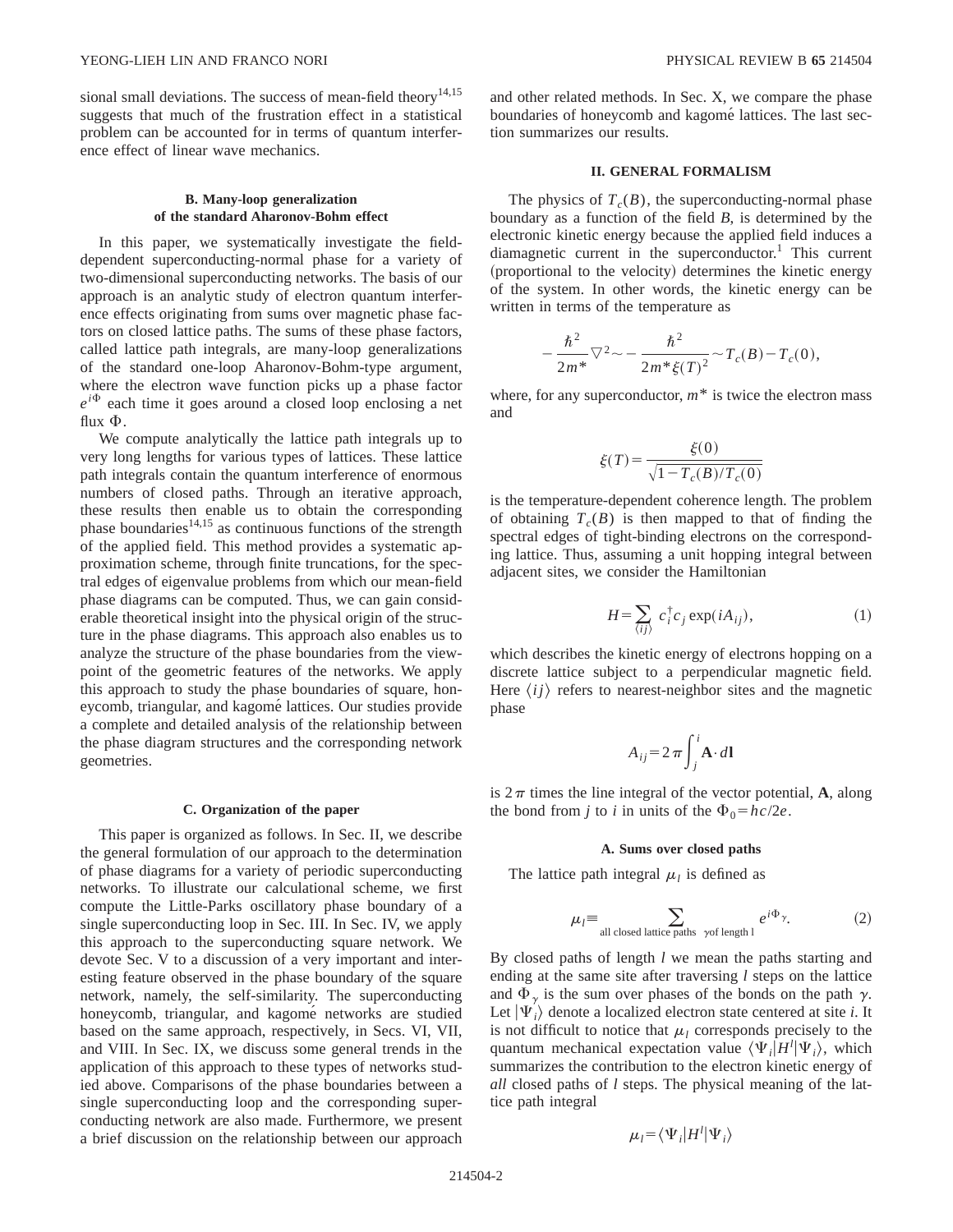thus becomes clear. The Hamiltonian *H* is applied *l* times to the initial state  $|\Psi_i\rangle$ , resulting in the new state

$$
|\Psi_f\rangle = H^l |\Psi_i\rangle
$$

located at the end of the path traversing *l* lattice bonds. Because of the presence of a magnetic field, a magnetic phase factor  $e^{iA_{ij}}$  is acquired by an electron when hopping from *j* to the adjacent site *i*. The lattice path integral  $\mu_l$  is nonzero only when the path ends at the starting site. In other words,  $\mu_l$  is the sum of the contributions from all *closed* paths of *l* steps starting and ending at the same site, each one weighted by its corresponding phase factor  $e^{i\Phi_{\gamma}}$  where

> $\Phi_{\gamma}$  $\frac{y}{2\pi}$  = *net* flux enclosed by the closed path $\gamma$ .

## **B. Quantum interference**

It is important to stress that  $\Phi_{\gamma}$  depends crucially on the traveling route of the path.<sup>14,15</sup> For instance,  $\Phi_{\gamma}$  will be positive (negative) by traversing a polygon loop counterclockwise (clockwise). Therefore, *quantum interference* information contained in  $\mu_l$  arises because the phase factors of different closed paths, including those from all kinds of distinct loops and separate contributions from the same loop, interfere with each other. Sometimes, the phases corresponding to subloops of a main path cancel.

To analytically compute<sup>14,15</sup> the lattice path integrals  $\mu_l$  is in general a difficult task since  $\mu_l$  involves an enormous number of different paths (growing rapidly when *l* increases), each one determined by its corresponding net magnetic phase factor. We have developed systematic and efficient methods to calculate the lattice path integrals for a number of distinct lattices. The techniques involve successively iterating the constructed recursion relations and exploiting the symmetries of the underlying lattices. The technical details of the implementation will be presented elsewhere. Below we will only list the first few calculated lattice path integrals in relevant places. Results for the lattice path integrals of larger *l* will not be presented due to their lengthy expressions, but will be used in some of our calculations.

In summary, the lattice path integrals summarize the electron quantum interference effects originating from sums over magnetic phase factors on closed lattice paths. The sums of these phase factors, the lattice path integrals, are many-loop generalizations of the standard one-loop Aharonov-Bohmtype argument, where the electron wave function picks up a phase factor  $e^{i\Phi}$  each time it goes around a closed loop enclosing a net flux  $\Phi$ .

## **C. Computation of the energy eigenvalues from lattice path integrals**

We now outline the scheme for obtaining the eigenvalues from the calculated lattice path integrals. Let us apply the Hamiltonian to the starting state

$$
|\psi_1\rangle = |\Psi_i\rangle,
$$

which is a localized state centered at an arbitrary site *i* on the lattice, and perform the following expansions:

$$
H|\psi_1\rangle = a_1|\psi_1\rangle + b_2|\psi_2\rangle
$$

and for  $n>1$ 

$$
H|\psi_n\rangle = b_n|\psi_{n-1}\rangle + a_n|\psi_n\rangle + b_{n+1}|\psi_{n+1}\rangle.
$$

The Hamiltonian matrix in the basis  $|\psi_n\rangle$  is obviously in a real tridiagonal form. Each new state in this method expands outward by one more step from the site where the starting state is located. Note that the  $a_n$ 's and  $b_{n+1}$ 's are gaugeinvariant quantities. Through these parameters we can construct the truncated Hamiltonian matrices  $H^{(n)}$ , which are the *n*th-order approximation to *H*. For instance,

$$
H^{(2)} = \begin{bmatrix} a_1 & b_2 \\ b_2 & a_2 \end{bmatrix},
$$

$$
H^{(3)} = \begin{bmatrix} a_1 & b_2 & 0 \\ b_2 & a_2 & b_3 \\ 0 & b_3 & a_3 \end{bmatrix},
$$

$$
H^{(4)} = \begin{bmatrix} a_1 & b_2 & 0 & 0 \\ b_2 & a_2 & b_3 & 0 \\ 0 & b_3 & a_3 & b_4 \\ 0 & 0 & b_4 & a_4 \end{bmatrix},
$$

and so on. The quantity we desire, i.e., the top spectral edge, can then be obtained by solving the eigenvalues of  $H^{(n)}$  and will be designated by  $T_c^{(n)}$ , which is the *n*th-order approximant to the phase boundary. This scheme is useful because finite truncations give good approximations to  $T_c(B)$ .

The coefficients  $a_n$ 's and  $b_{n+1}$ 's can be exactly expressed in terms of the lattice path integrals in a systematic manner, which will be presented below, respectively, for the bipartite and nonbipartite lattices. In general, given the lattice path integrals up to the order  $\mu_{2L-1}$ , which contains information on the quantum interference effects due to closed paths of  $2L-1$  steps, we can obtain the coefficients up to  $a<sub>L</sub>$  and  $b<sub>L</sub>$ . Thus, the *L*th-order truncation of the Hamiltonian matrix can be constructed, and subsequently  $T_c^{(L)}$  can be obtained.

### *1. For bipartite lattices*

We first discuss the case for bipartite lattices where the lattice path integrals of odd number steps are identically zero, i.e.,

$$
\mu_{2l+1}=0.
$$

for any *n*. To compute the  $b_{n+1}$ 's, we define an auxiliary matrix *B* with the first row elements given by

 $a_n=0$ 

$$
B_{1,l} = \mu_{2l}.
$$

It is evident that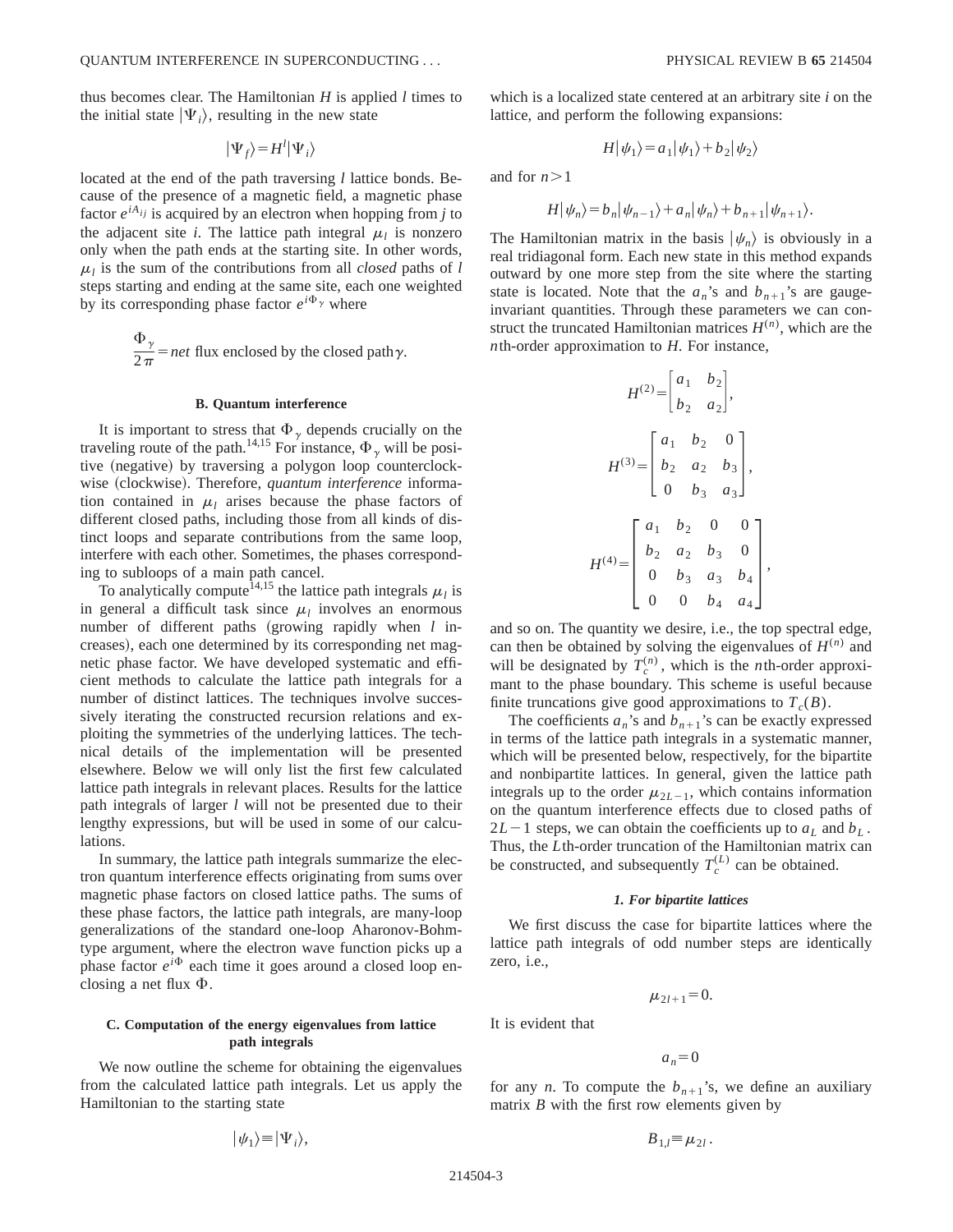$$
B_{k,l} = \frac{B_{k-1,l+1}}{B_{k-1,1}} - \sum_{i=0}^{l-1} B_{k,i} B_{k-1,l-i},
$$
 (3)

where

$$
B_{n,0} = 1
$$

for  $n \ge 1$ . The  $b_{n+1}$ 's are obtained from the elements of first columns of the matrix *B* as

$$
b_{n+1} = \sqrt{B_{n,1}}.\tag{4}
$$

Below we explicitly express the first few  $b_{n+1}$ 's in terms of the lattice path integrals noting that  $\mu_2$  is always equal to *z*, the coordination number of the lattice:

$$
b_2 = \sqrt{\mu_2} = \sqrt{z},
$$
  
\n
$$
b_3 = \sqrt{\frac{\mu_4}{z} - z},
$$
  
\n
$$
b_4 = \sqrt{\frac{\mu_6 - 2\mu_4 z + z^3}{\mu_4 - z^2} - \frac{\mu_4 - z^2}{z}}.
$$

These expressions are applicable to any type of bipartite lattice.

It is worthwhile to point out that the number of elements on a specific row is always less than that on the immediate predecessor row by 1. For instance, for a specific *k*, if the matrix elements run from  $B_{k,1}$  to  $B_{k,l}$ , the elements in the next row run from  $B_{k+1,1}$  to  $B_{k+1,l-1}$ . Therefore, given the lattice path integrals up to  $\mu_{2L}$ , the matrix *B* consists of *L* rows. The *L*th (last) row has only one element  $B_{L,1}$  from which we can deduce  $b_{L+1}$ . It is clear now that the highestorder approximation  $T_c^{(\bar{L}+1)}$  to the phase boundary can be obtained from  $\mu_2, \mu_4, \ldots, \mu_{2L}$ .

### *2. For nonbipartite lattices*

Turning to the nonbipartite lattice case, we now define an auxiliary matrix *N* with the first row elements given by

$$
N_{1,l} = \mu_l.
$$

The other rows are evaluated by using only one immediate predecessor row. Namely, for  $k \ge 2$  and  $l \ge 1$ ,

$$
N_{k,l} = \frac{N_{k-1,l+2} - N_{k-1,l}N_{k-1,l+1}}{N_{k-1,2} - N_{k-1,1}^2} - \sum_{i=0}^{l-1} N_{k,i}N_{k-1,l-i},
$$
\n(5)

where  $N_{n,0} \equiv 1$  for  $n \ge 1$ . The  $a_n$ 's and  $b_{n+1}$ 's are obtained from the elements of the first and second columns as

$$
a_n = N_{n,1} \tag{6}
$$

and

$$
b_{n+1} = \sqrt{N_{n,2} - N_{n,1}^2}.\tag{7}
$$

Below we explicitly express the first few  $a_n$ 's and  $b_{n+1}$ 's in terms of the lattice path integrals:

$$
a_1 = 0,
$$
  
\n
$$
a_2 = \frac{\mu_3}{z},
$$
  
\n
$$
a_3 = \frac{\mu_5 z^2 - 2\mu_4 \mu_3 z + \mu_3^3}{\mu_4 z^2 - \mu_3^2 z - z^4}
$$

and

$$
b_2 = \sqrt{z},
$$
  

$$
b_3 = \sqrt{\frac{\mu_4}{z} - \frac{\mu_3^2}{z^2}} - z.
$$

The above expressions are valid for any type of nonbipartite lattice.

It is worth stressing that the number of elements on a specific row is always less than that on the immediate predecessor row by 2. For instance, for a specific *k*, if the matrix elements run from  $N_{k,1}$  to  $N_{k,l}$ , the elements in the next row run from  $N_{k+1,1}$  to  $N_{k+1,l-2}$ . Therefore, given the lattice path integrals up to  $\mu_{2L+1}$ , the matrix *N* consists of  $L+1$  rows. The *L*th row has only three elements  $N_{L,1}$ ,  $N_{L,2}$ , and  $N_{L,3}$ , where  $b_{L+1}$  can be obtained from  $N_{L,2}$ , and  $N_{L,3}$ . The (*L*  $+1$ )th (last) row has only one element  $N_{L+1,1}$  from which we can deduce  $a_{L+1}$ . It is clear now that the highest-order approximation  $T_c^{(L+1)}$  to the phase boundary can be obtained from  $\mu_1, \mu_2, \ldots, \mu_{2L+1}$ .

## **III. SIMPLE ILLUSTRATION: A SINGLE SUPERCONDUCTING LOOP**

Before we study the lattice cases, we apply the formalism described above to three simple single-cell cases. Namely, we calculate, respectively, the transition temperature of a single superconducting loop in the shape of a square, a hexagon, and a triangle. Exact solutions of the phase boundaries can be obtained for these simple cases. For all of these,  $\Phi$  $= \phi/2\pi$  stands for the magnetic flux through these elementary cells, in units of  $\Phi_0$ .

The lattice path integrals  $\mu_l$  now correspond to the sums over all closed paths of *l* steps on a single cell. Closed-form results for the lattice path integrals are derived. They are, respectively,

$$
\mu_{2l}^{(s)} = C_l^{2l} + 2 \sum_{k=1}^{[l/2]} C_{l-2k}^{2l} \cos(k\phi)
$$

on a square,

$$
\mu_{2l}^{(h)} = C_l^{2l} + 2 \sum_{k=1}^{[l/3]} C_{l-3k}^{2l} \cos(k\phi)
$$

on a hexagon, and

214504-4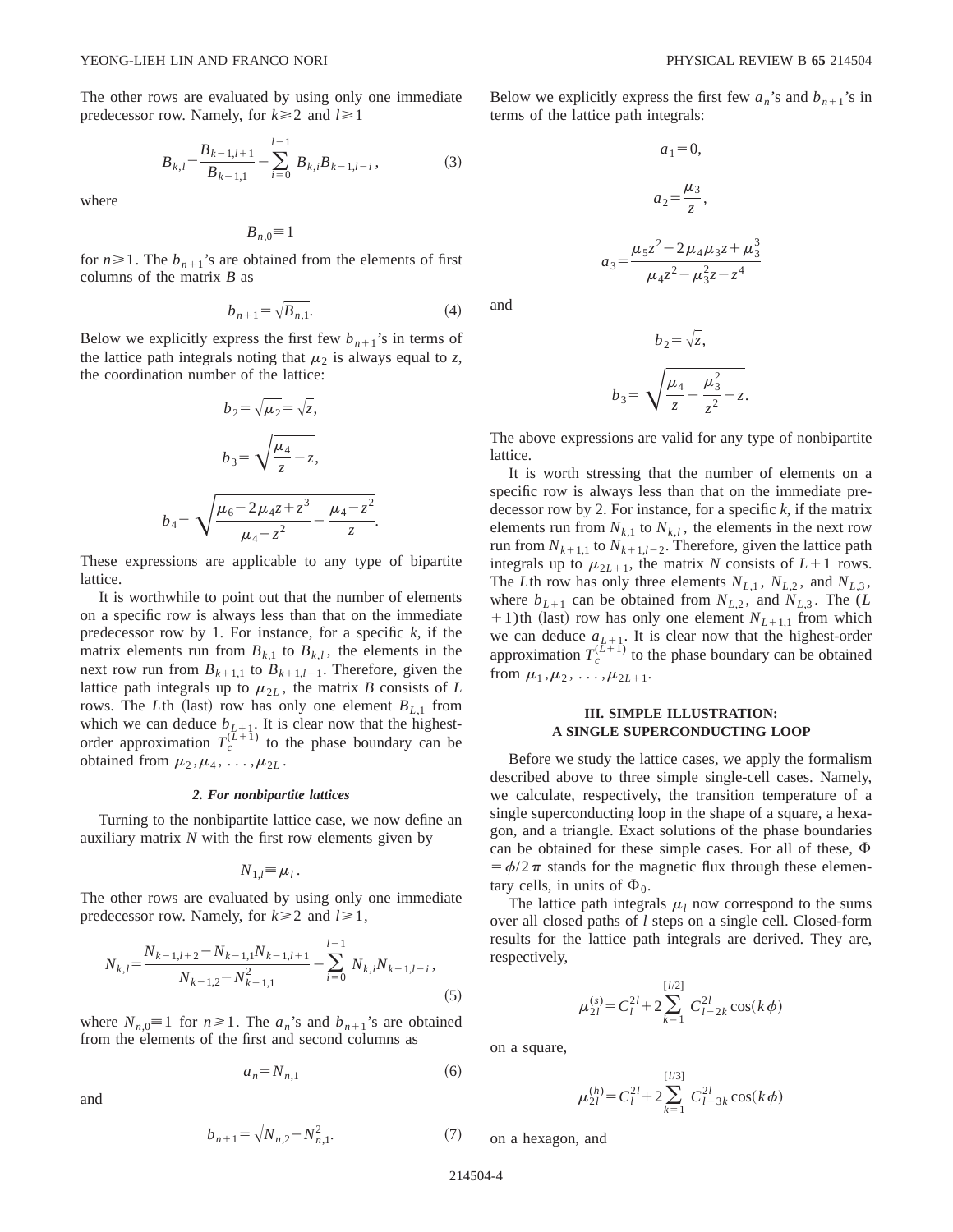$$
\mu_{2l}^{(t)} = C_l^{2l} + 2 \sum_{k=1}^{[l/3]} C_{l-3k}^{2l} \cos(2k\phi),
$$
  

$$
\mu_{2l+1}^{(l)} = 2 \sum_{k=0}^{[(l-1)/3]} C_{l-3k-1}^{2l+1} \cos[(2k+1)\phi]
$$

on a triangle. Here

$$
C_n^m = \frac{m!}{n!(m-n)!}
$$

is the binomial coefficient, and the notation  $[x]$  means the largest integer equal to or smaller than *x*. Through these results for the lattice path integrals, it is straightforward to compute the parameters  $a_n$ 's and  $b_{n+1}$ 's. In fact, for these small simple systems, the iterative process terminates very quickly. In other words, the parameters  $a_n$ 's and  $b_{n+1}$ 's become identically zero after a few iterations. Hence, the corresponding exact tridiagonal Hamiltonian matrices can be readily constructed.

### **A. Square loop**

Denoting the tridiagonal Hamiltonian matrix for the square loop by  $H_s$ , we find that

$$
H_s = \sqrt{2} \begin{bmatrix} 0 & 1 & 0 & 0 \\ 1 & 0 & \left| \cos\left(\frac{\phi}{2}\right) \right| & 0 \\ 0 & \left| \cos\left(\frac{\phi}{2}\right) \right| & 0 & \left| \sin\left(\frac{\phi}{2}\right) \right| \\ 0 & 0 & \left| \sin\left(\frac{\phi}{2}\right) \right| & 0 \end{bmatrix},
$$

which is obtained by using only  $\mu_2$ ,  $\mu_4$ , and  $\mu_6$ . A closedform expression for the top eigenvalue of  $H_s$  can be easily obtained:

$$
T_c(\phi) = \sqrt{2 + 2 \cos\left(\frac{\phi}{2}\right)}.
$$

### **B. Hexagonal loop**

Similarly, denoting the tridiagonal Hamiltonian matrix for the hexagon loop by  $H_h$ , we find that

| $H_h =$ |                |                |                         |                         |               |   |  |
|---------|----------------|----------------|-------------------------|-------------------------|---------------|---|--|
|         | $\sqrt{2}$     | $\overline{0}$ |                         |                         |               |   |  |
|         | $\overline{0}$ |                |                         | $\sqrt{1 + \cos(\phi)}$ |               |   |  |
|         | $\overline{0}$ |                | $\sqrt{1 + \cos(\phi)}$ |                         | $-\cos(\phi)$ | 0 |  |
|         | $\Omega$       |                | $\theta$                | $\sqrt{1-\cos(\phi)}$   | $\theta$      |   |  |
|         |                |                |                         |                         |               |   |  |

which is obtained by using only  $\mu_2$ ,  $\mu_4$ ,  $\mu_6$ ,  $\mu_8$ , and  $\mu_{10}$ . Let *j* be an integer; the top eigenvalue of  $H_h$  can be expressed as follows:

$$
T_c(\phi) = \begin{cases} \sqrt{2 + 2\cos\left(\frac{\phi}{3} + \frac{2\pi}{3}\right)} & \text{for } -\frac{3}{2} + 3j \le \frac{\phi}{2\pi} \le -\frac{1}{2} + 3j, \\ 2\cos\left(\frac{\phi}{6}\right) & \text{for } -\frac{1}{2} + 6j \le \frac{\phi}{2\pi} \le \frac{1}{2} + 6j, \\ \sqrt{2 + 2\cos\left(\frac{\phi}{3} - \frac{2\pi}{3}\right)} & \text{for } \frac{1}{2} + 3j \le \frac{\phi}{2\pi} \le \frac{3}{2} + 3j, \\ -2\cos\left(\frac{\phi}{6}\right) & \text{for } \frac{5}{2} + 6j \le \frac{\phi}{2\pi} \le \frac{7}{2} + 6j. \end{cases}
$$

### **C. Triangular loop**

Denoting the tridiagonal Hamiltonian matrix for the triangle loop by  $H_t$ , we find that

$$
H_{t} = \begin{bmatrix} 0 & \sqrt{2} & 0 \\ \sqrt{2} & \cos(\phi) & |\sin(\phi)| \\ 0 & |\sin(\phi)| & -\cos(\phi) \end{bmatrix},
$$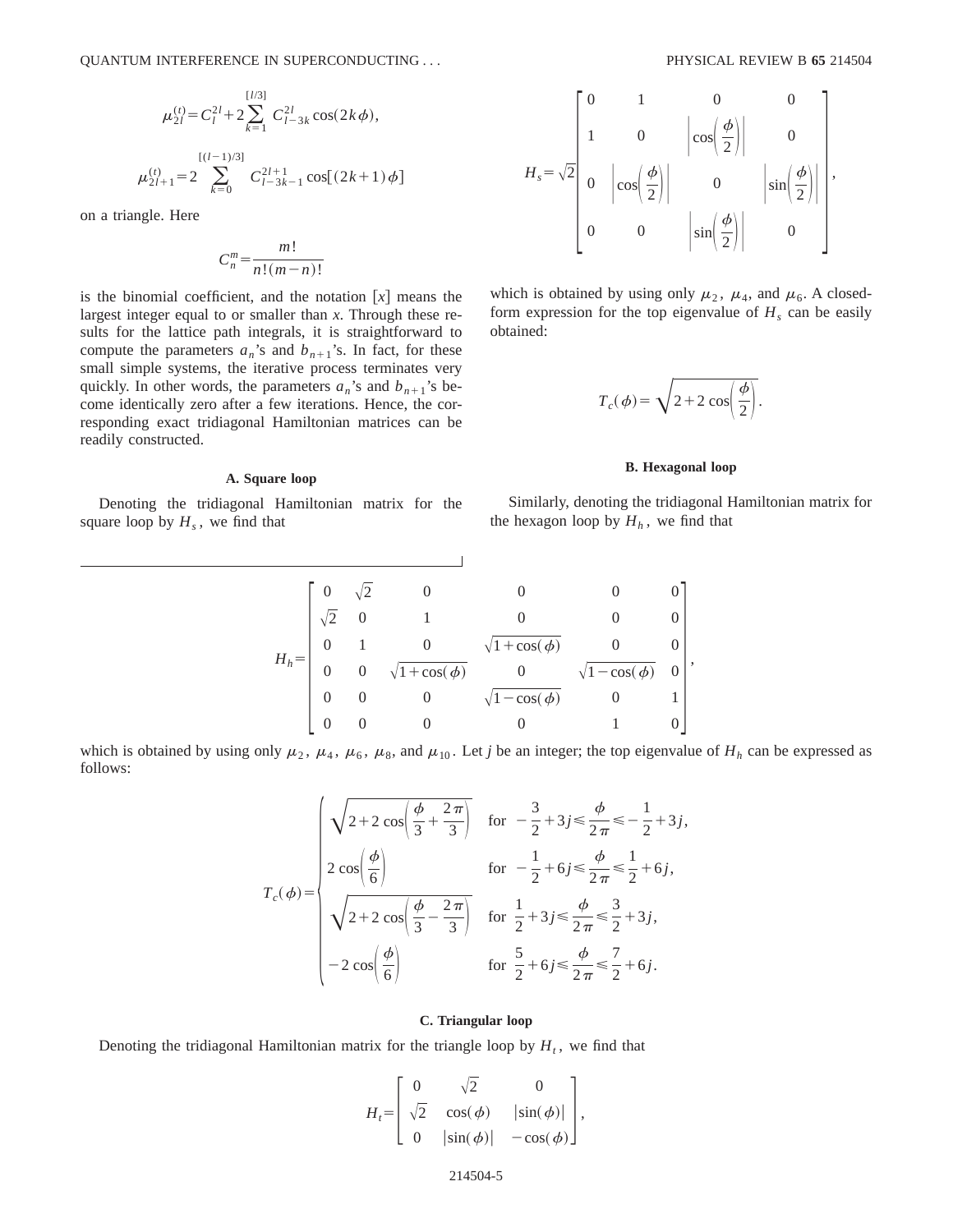which is obtained by using only  $\mu_1 - \mu_5$ . The top eigenvalue of  $H_t$  can be expressed as follows:

$$
T_c(\phi) = \begin{cases} 2\cos\left(\frac{\phi}{3} + \frac{2\pi}{3}\right) & \text{for } -\frac{3}{2} + 3j \le \frac{\phi}{2\pi} \le -\frac{1}{2} + 3j, \\ 2\cos\left(\frac{\phi}{3}\right) & \text{for } -\frac{1}{2} + 3j \le \frac{\phi}{2\pi} \le \frac{1}{2} + 3j, \\ 2\cos\left(\frac{\phi}{3} - \frac{2\pi}{3}\right) & \text{for } \frac{1}{2} + 3j \le \frac{\phi}{2\pi} \le \frac{3}{2} + 3j. \end{cases}
$$

In Fig. 1, we plot the superconducting transition temperature,  $\Delta T_c(\Phi) \equiv T_c(0) - T_c(\Phi) = 2 - T_c(\Phi)$ , respectively, of a square loop, a hexagon loop, and a triangle loop for  $-2$  $\leq \Phi \leq 2$ . It is evident that these phase diagrams are qualitatively identical. Also, the  $\Delta T_c(\Phi)$  shown are periodic functions of  $\Phi$  and the period of the oscillation in the flux is equal to  $\Phi_0$ . As expected,  $\Delta T_c(\Phi)$  have their minima at  $\Phi$  $j\Phi_0$  and their maxima at  $\Phi = j\Phi_0/2$ .

It is interesting to note that  $\Delta T_c(\Phi)$  has the largest magnitude for the triangular loop and the smallest for the hexagonal loop. It will be seen in Sec. X that this one-loop general behavior carries over to the network cases, in spite of the distinctive differences in the fine structure of their phase boundaries. These results are consistent with the ones obtained numerically in Ref. 2.

#### **IV. SQUARE LATTICE**

For the square lattice, we denote the lattice path integrals by  $s_{2l}$ . In other words,  $s_{2l}$  is the exact sum of the phase factors of all 2*l*-step closed paths on the square lattice. Below  $\phi/2\pi$  corresponds to the magnetic flux through an elementary square plaquette, i.e.,



FIG. 1. The oscillatory phase boundary  $\Delta T_c(\Phi)$  for a single superconducting loop. The top curve corresponds to a triangle (dashed line) the middle a square (dotted line), and the bottom a hexagon (solid line).  $\Phi$  is the magnetic flux through these cells in units of  $\Phi_0$ .

Throughout this paper, *c* denotes the lattice constant of all the lattices considered in this work. The results for  $s_2, s_4, \ldots, s_{12}$  are

$$
s_2 = 4,
$$
  
\n
$$
s_4 = 28 + 8 \cos \phi,
$$
  
\n
$$
s_6 = 232 + 144 \cos \phi + 24 \cos 2 \phi,
$$

 $s_8 = 2156 + 2016 \cos \phi + 616 \cos 2 \phi + 96 \cos 3 \phi + 16 \cos 4 \phi$ ,

$$
s_{10} = 21944 + 26320 \cos \phi + 11080 \cos 2 \phi + 3120 \cos 3 \phi
$$
  
+ 840 \cos 4 \phi + 160 \cos 5 \phi + 40 \cos 6 \phi,

$$
s_{12} = 240280 + 337560 \cos \phi + 174384 \cos 2 \phi
$$

$$
+ 67256 \cos 3 \phi + 23928 \cos 4 \phi + 7272 \cos 5 \phi
$$

 $+2400 \cos 6\phi + 528 \cos 7\phi + 144 \cos 8\phi + 24 \cos 9\phi.$ 

We have computed the lattice path integrals for the square lattice up to *s*<sup>138</sup> , which are obtained by *exactly summing up*  $\sim$  10<sup>81</sup> closed paths. The first few lattice path integrals can be quickly obtained analytically by hand. We have used MAPLE symbolic manipulation software to obtain lattice path integrals of longer lengths. For these, it is convenient to optimize the algorithm by exploiting the symmetries of the problem. These calculated lattice path integrals  $s_{2l}$ 's have enabled us to obtain the phase boundary up to  $T_c^{(70)}(\phi)$ .

It is instructive to explain how the first few lattice path integrals are obtained. This will also clarify their physical meaning. Since there is no path of one step for returning an electron to its initial site,  $s_1$  is always equal to zero. Indeed, all lattice path integrals  $s_{2l+1}$  involving an odd number of steps are equal to zero. Now let us compute the next lattice path integral, with two steps. There are four closed paths of two steps each [retracing each other on one bond ( $\cdot \leftrightarrow$ ), where the dot  $\cdot$  indicates the initial site], thus

$$
s_2=4 \cdot \leftrightarrow =4e^{i0\phi}=4=z,
$$

where *z* is the coordination number of the lattice.

There are 28 closed paths of four steps each: four retracing twice on one bond  $(\cdot, \cdot)$ , 12 starting from a site connecting two adjacent bonds and retracing once on each bond  $(\leftrightarrow \leftrightarrow)$ , and 12 moving two bonds away and then two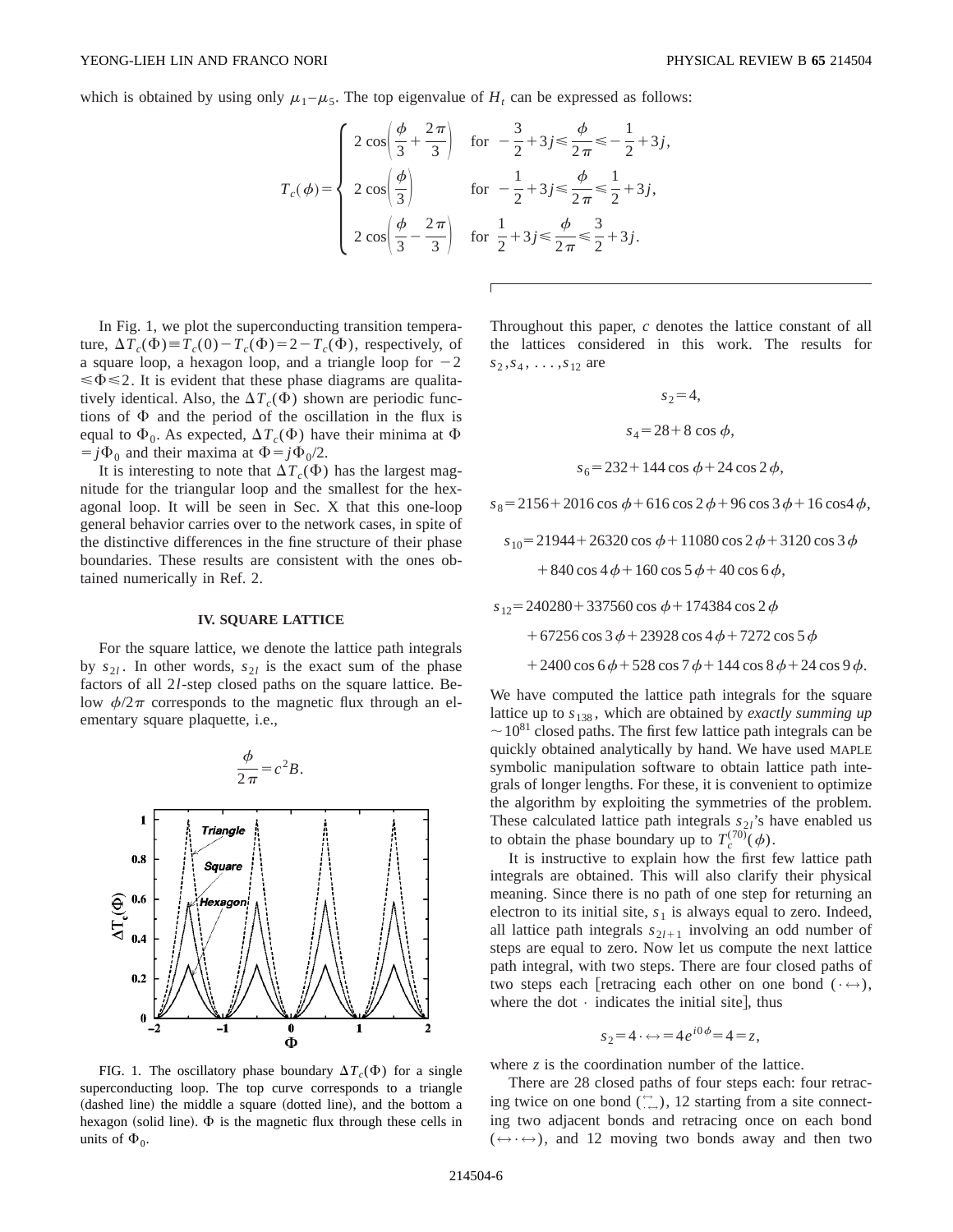bonds back to the original site  $(\overline{\phantom{a}})$ . Since all of them enclose no area  $(i.e., no flux)$ , then

$$
s_4^{\text{no flux}} = 4 \xrightarrow{\leftrightarrow} +12 \leftrightarrow \cdot \leftrightarrow +12 \xrightarrow{\leftarrow} = 28.
$$

Among the four-step closed paths, eight of them enclose adjacent square cells (four counterclockwise and four clockwise) contributing

$$
4e^{i\phi} + 4e^{-i\phi} = 8\cos\phi
$$

to  $s_4$ . Thus it follows that  $s_4 = 28 + 8 \cos \phi$ . Higher-order integrals  $s_{2l}$  can be similarly constructed.

It is straightforward to compute the nonzero parameters  $b_n$  from the obtained results for  $s_{2l}$ . The corresponding truncated Hamiltonians  $H^{(n)}$  can then be readily constructed. For instance, the second-order truncation of the Hamiltonian is

$$
H^{(2)} = \begin{bmatrix} 0 & 2 \\ 2 & 0 \end{bmatrix}.
$$

Its corresponding top eigenvalue is  $T_c^{(2)}(\phi)=2$ , which does not depend on  $\phi$ . This is understandable from the fact that the shortest length for a closed path on the square lattice to enclose the magnetic flux is for  $l=4$  while  $H^{(2)}$  only contains elements derived from  $\mu_2$ . The third-order truncation of the Hamiltonian is

$$
H^{(3)} = \begin{bmatrix} 0 & 2 & 0 \\ 2 & 0 & \sqrt{3 + 2 \cos \phi} \\ 0 & \sqrt{3 + 2 \cos \phi} & 0 \end{bmatrix}.
$$

Its corresponding top eigenvalue is

$$
T_c^{(3)}(\phi) = \sqrt{7 + 2\cos\phi}.
$$

The fourth-order truncation of the Hamiltonian,  $H^{(4)}$ , is

$$
\begin{bmatrix} 0 & 2 & 0 & 0 \ 2 & 0 & \sqrt{3+2\cos\phi} & 0 \\ 0 & \sqrt{3+2\cos\phi} & 0 & \sqrt{\frac{3+8\cos\phi+8\cos^2\phi}{3+2\cos\phi}} \\ 0 & 0 & \sqrt{\frac{3+8\cos\phi+8\cos^2\phi}{3+2\cos\phi}} & 0 \end{bmatrix}.
$$

Its corresponding top eigenvalue is

$$
T_c^{(4)}(\phi) = \sqrt{2} \sqrt{\frac{3 \cos^2 \phi + 7 \cos \phi + 6 + \alpha}{3 + 2 \cos \phi}},
$$

where

$$
\alpha = \sqrt{9\cos^4\phi + 26\cos^3\phi + 45\cos^2\phi + 54\cos\phi + 27}.
$$

In Fig. 2, we show the superconducting transition temperatures

$$
\Delta T_c^{(n)}(\Phi) = T_c(0) - T_c^{(n)}(\Phi)
$$

as functions of  $\Phi = \phi/2\pi$  for various values of *n* for the square network obtained from the truncated Hamiltonians  $H^{(n)}$ . Here  $T_c(0)$  equals 4, which is the largest eigenvalue of tight-binding electrons confined on the square lattice in the absence of a magnetic field. It is important to stress that as the order of approximation is increased, more geometrical information of the lattice is included in the interference treatment and more fine structures are resolved. At every step, i.e., for a given size of the network, we can observe the corresponding dips appearing and then becoming sharper. We emphasize that our highest-order approximant  $T_c^{(70)}(\Phi)$ 

has closely reached the infinite-system-size limit  $\Delta T_c(\Phi)$ . The flux values where the cusps and dips occur have also been labeled.

## **V. SELF-SIMILARITY IN THE PHASE BOUNDARY OF THE SUPERCONDUCTING SQUARE WIRE NETWORK**

In this section, we explicitly demonstrate an important property: the self-similarity of the phase boundary of the superconducting square wire network. This is exemplified in Fig. 3, where we use  $\Delta T_c^{(70)}(\Phi)$  for  $\Delta T_c(\Phi)$  and omit the superscript. In (a), we plot  $\Delta T_c(\Phi)$  for  $\Phi$  in the interval between 0 and 1. In (b) and (c), we plot  $\Delta T_c(\Phi)$  for  $\Phi$ , respectively, in the ranges  $[0.333 \approx 1/3, 0.4765]$  and  $[0.5235, 0.667 \approx 2/3]$ . Figures 3(b) and 3(c) can be regarded as the first generation of the original diagram  $(a)$ , in the sense that  $(b)$  is enlarged from the maximum in the left part of  $(a)$ and  $(c)$  is enlarged from the maximum in the right part of  $(a)$ .

This enlargement process is continued as follows:  $(d)$  with  $\Phi \in [0.375 = 3/8, 0.3978]$  and (e) with  $\Phi \in [0.4025, 0.4286]$  $\approx$  3/7] are, respectively, the enlargements of the left and right maxima of (b). Similarly, (f) with  $\Phi \in [0.5714]$  $\approx$  4/7,0.5975] and (g) with  $\Phi \in [0.6022, 0.625 = 5/8]$  are, respectively, the enlargements of the left and right maxima of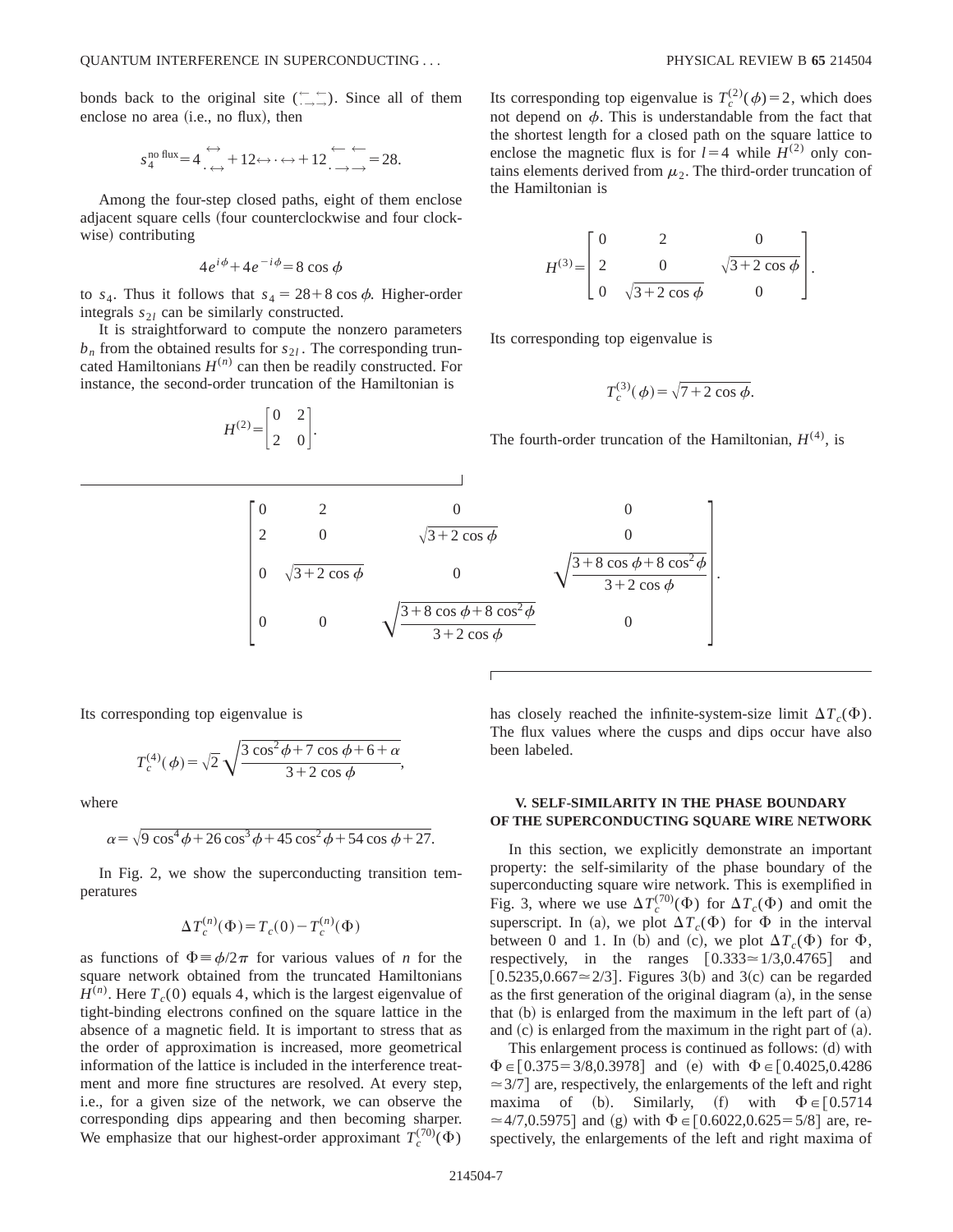

FIG. 2. Superconducting transition temperature for the square network as a continuous function of the applied magnetic field:  $\Delta T_c^{(n)}(\Phi) = T_c(0) - T_c^{(n)}(\Phi)$  vs  $\Phi$ , the magnetic flux through an elementary square cell. In (a) we show the superconducting-normal phase boundaries computed from the truncated Hamiltonians  $H^{(n)}$ for  $\Phi$  in the range between 0.2 and 0.8. We omit the parts of  $\Delta T_c^{(n)}(\Phi)$  for  $\Phi \in [0, 0.2]$  and  $[0.8, 1]$  since there are no interesting features in these portions of  $\Delta T_c^{(n)}(\Phi)$ . From top to bottom, the orders of truncation are  $n = 5$  (top curve), 6, 7, 8, 10, 15, 23, 39, and 70. Note the development of fine structures and cusps. The convergence is monotonic. Note also that the closeness between the curves for  $\Delta T_c^{(39)}(\Phi)$  and  $\Delta T_c^{(70)}(\Phi)$  implies that  $\Delta T_c^{(70)}(\Phi)$  has achieved close convergence to the infinite system size  $\Delta T_c(\Phi)$ . The inset schematically depicts a square lattice. In (b), we plot  $\Delta T_c(\Phi)$  for  $\Phi \in [0.2, 0.8]$  and label the values of the magnetic flux where observable cusps and dips occur. They include  $\Phi$  = 1/4, 2/7, 3/10, 1/3, 3/8, 2/5, 3/7, 1/2, 4/7, 3/5, 5/8, 2/3, 7/10, 5/7, and 3/4. Here  $\Delta T_c(\Phi) \equiv \Delta T_c^{(70)}(\Phi) = T_c(0) - T_c^{(70)}(\Phi)$ , our calculated highestorder approximant.

 $(c)$ . Figures 3 $(d)$ , 3 $(e)$ , 3 $(f)$ , and 3 $(g)$  can be regarded as the second generation of the original phase diagram (a). In this way, it is straightforward to deduce that the third generation of  $(a)$  will consist of eight phase diagrams: each of  $(d)$ ,  $(e)$ ,  $f(r)$ , and  $(g)$  contributes two diagrams. It is evident that these phase diagrams resemble one another except that the phase diagrams gradually become asymmetric.

As shown in these figures, we also label the values of  $\Phi$ 

indicating the cusps and dips in  $\Delta T_c(\Phi)$ . These nine flux values are characteristic of each phase diagram. Indeed, there are general relations between these sets of flux values in different generations. Let  $\{p_0/q_0\}$  represent the set of these flux values in (a), i.e.,  $p_0 / q_0 = 1/4$ , 2/7, 1/3, 2/5, 1/2, 3/5, 2/3, 5/7, and 3/4. Denoting the set of characteristic flux values in any of the phase diagrams in the first generation by  ${p_1 / q_1}$ , we find that the corresponding flux values in (b) are given by

$$
\frac{p_1}{q_1} = \frac{q_0}{3q_0 - p_0},
$$

and those in  $(c)$  are given by

$$
\frac{p_1}{q_1} = \frac{p_0 + q_0}{p_0 + 2q_0}.
$$

For instance, given  $p_0 / q_0 = 1/2$  in (a), we have the corresponding

$$
p_1/q_1 = 2/(6-1) = 2/5
$$

 $in (b)$  and

$$
p_1/q_1 = (1+2)/(1+4) = 3/5
$$

in (c). Furthermore, let  $\{p_2 / q_2\}$  stand for the sets of the corresponding flux values in the second-generation diagrams. In the second-generation diagrams  $[(d)–(g)]$  only five characteristic cusps and dips out of nine are observable. There we find that the  $p_2 / q_2$  in (d) are related to the  $p_1 / q_1$  in (b) by

$$
\frac{p_2}{q_2} = \frac{q_1}{3q_1 - p_1},
$$

 $p_2/q_2$  in (e) are related to  $p_1/q_1$  in (c) by  $p_2/q_2$  $= q_1 / (3q_1-p_1), p_2 / q_2$  in (f) are related to  $p_1 / q_1$  in (b) by

$$
\frac{p_2}{q_2} = \frac{p_1 + q_1}{p_1 + 2q_1},
$$

and  $p_2 / q_2$  in (g) are related to  $p_1 / q_1$  in (c) by  $p_2 / q_2 = (p_1)$  $+q_1$ )/( $p_1+2q_1$ ).

We now summarize our construction of the hierarchy of these phase diagrams. As discussed previously, every diagram can generate two diagrams to the next generation: one is enlarged from the left maximum and the other from the right maximum of this diagram. Thus, starting from the original phase diagram, i.e.,  $\Delta T_c(\Phi)$  for  $\Phi \in [0,1]$ , we can generate  $2^n$  diagrams to the *n*th generation for  $n \ge 1$ . Furthermore, each diagram covers a distinct range of  $\Phi$  from  $\Phi_{\text{min}}$  to  $\Phi_{\text{max}}$ . Let us arrange these diagrams in the following way, as we did in Fig. 3. We put all the diagrams belonging to the same generation in a row in such an order that from the left to the right  $\Phi_{min}$  (or  $\Phi_{max}$ ) increases from the smallest to the largest. It is evident that half of them  $(2^{n-1})$  diagrams) have  $\Phi_{\text{max}}$ <1/2 and the other half have  $\Phi_{\text{min}}$ >1/2. It is not difficult to see that this kind of arrangement will be automatically satisfied in the following way. Following the same order of the diagrams in the previous generation and using them one by one, we put two new generated diagrams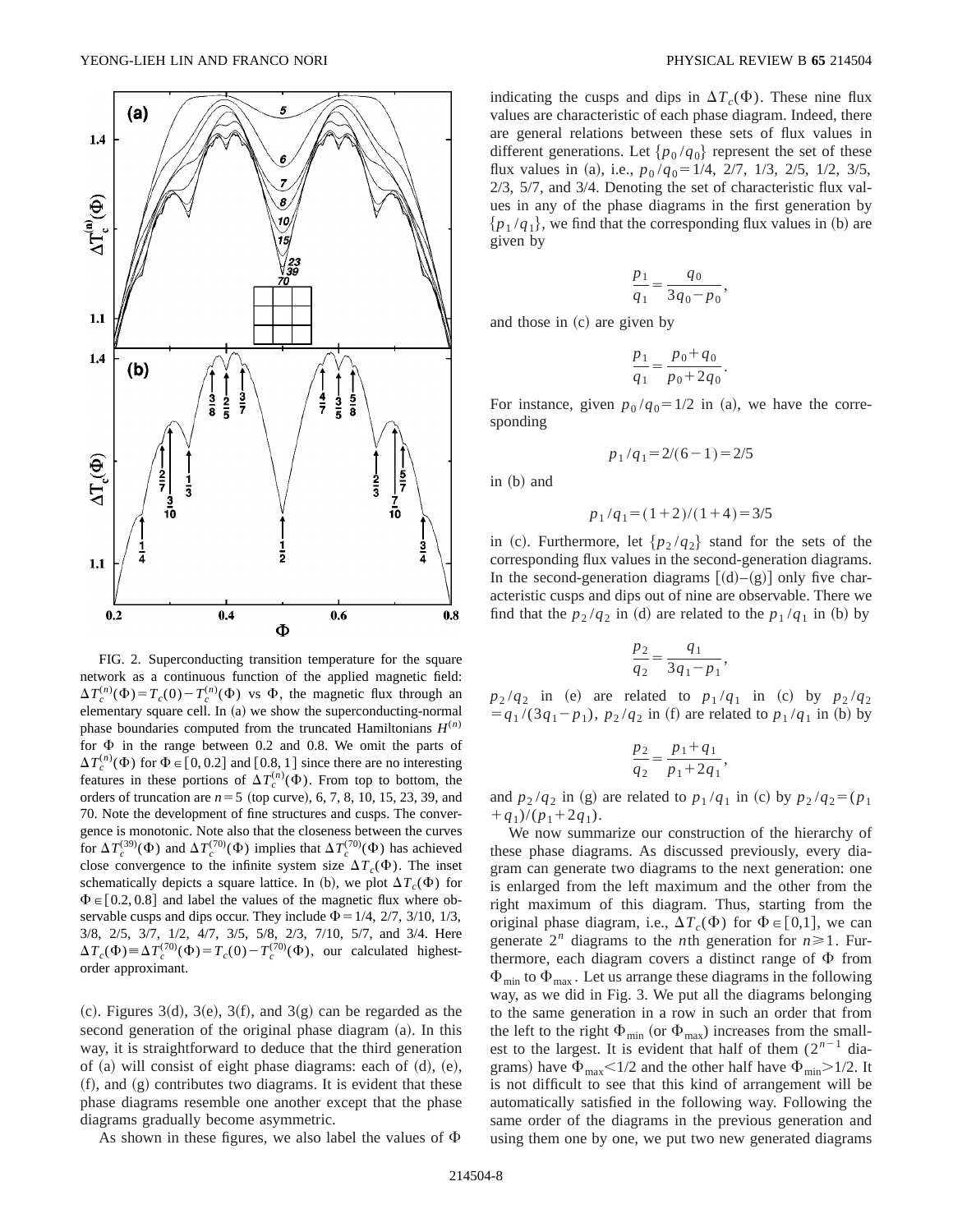

FIG. 3. Field-dependent transition temperature  $\Delta T_c(\Phi)$  of the superconducting square network for various different ranges of  $\Phi$ from (a) to (g), respectively,  $\Phi \in [0,1]$ ,  $[0.333 \approx 1/3, 0.4765]$ ,  $[0.5235, 0.667 \approx 2/3]$ ,  $[0.375 = 3/8, 0.3978]$ ,  $[0.4025, 0.4286 \approx 3/7]$ ,  $[0.5714 \approx 4/7, 0.5975]$ , and  $[0.6022, 0.625 = 5/8]$ . It is clear that (b) is enlarged from the maximum in the left part of (a) and (c) is enlarged from the maximum in the right part of  $(a)$ . Similarly,  $(d)$  and  $(e)$  are, respectively, the enlargements of the left and right maxima of  $(b)$  while (f) and  $(g)$  are, respectively, the enlargements of the left and right maxima of  $(c)$ . We also include the labeling of the values of  $\Phi$  where there are cusps and dips in  $\Delta T_c(\Phi)$ . For the relations between these sets of flux values in different frames, see the text. The self-similarity in the phase boundary can be concluded from the resemblance of these figures though an asymetry in the height develops in each successive magnification.

side by side with the one from the left maximum to the left and the one from the right maximum to the right. It is interesting to notice that, for each generation, the diagrams located at the left part of  $\Phi = 1/2$  are mirror images of those located at the right part. This symmetry originates from the property that the phase diagram of  $\Delta T_c(\Phi)$  with  $\Phi \in [0,1]$  is symmetric around  $\Phi$  = 1/2.

Indeed, there are one-to-one correspondences between the sets of the characteristic flux values, where cusps and dips in the phase boundaries occur, in different generations. Let us label the diagrams from left to right in the *n*th generation by  $\mathcal{D}_i^{(n)}$  with *i* running from 1 to  $2^n$ . Similarly, the diagrams in the  $(n+1)$ <sup>th</sup> generation are labeled by  $\mathcal{D}_i^{(n+1)}$  with *i* running from 1 to  $2^{n+1}$ . Now let  $\{p_n/q_n\}$  represent the sets of the flux values characterizing the cusps and dips in  $\Delta T_c(\Phi)$  in any of the phase diagrams in the *n*th generation and  ${p_{n+1}/q_{n+1}}$  be the sets belonging to the diagrams in the  $(n+1)$ th generation. The relations between the  $(p_{n+1}/q_{n+1})$ 's and the  $(p_n/q_n)$ 's are as follows. For  $1 \le i$  $\leq 2^n$ , the  $p_{n+1}/q_{n+1}$  in the diagram  $\mathcal{D}_i^{(n+1)}$  [one of the diagrams in the  $(n+1)$ th generation that located on the lefthand side of  $\Phi = 1/2$  is related to the  $p_n/q_n$  in  $\mathcal{D}_i^{(n)}$  by

$$
\frac{p_{n+1}}{q_{n+1}} = \frac{q_n}{3q_n - p_n}
$$

,

and for  $2^n + 1 \le i \le 2^{n+1}$ , the  $p_{n+1}/q_{n+1}$  in the diagram  $\mathcal{D}_i^{(n+1)}$  [the second half of the diagrams in the  $(n+1)$ th generation that located on the right-hand side of  $\Phi = 1/2$  is related to the  $p_n/q_n$  in  $\mathcal{D}_{i-2^n}^{(n)}$  by

$$
\frac{p_{n+1}}{q_{n+1}} = \frac{p_n + q_n}{p_n + 2q_n}.
$$

Self-similarity in the  $\Delta T_c(\Phi)$  curve is a consequence of the fractal energy spectrum of Bloch electrons in a magnetic field which was examined in detail by Hofstadter.<sup>17</sup> However, as far as we are aware, the explicit derivation of the self-similarity of the measurable part, the lowest-energy state, was not presented before.

Recently, the influence of classical chaos on this so-called "Hofstadter's butterfly" has been studied.<sup>18</sup> Furthermore, a semiclassical theory for the dynamics of electrons in a magnetic Bloch band has been developed and used to explain the clustering structure of the spectrum.<sup>19</sup>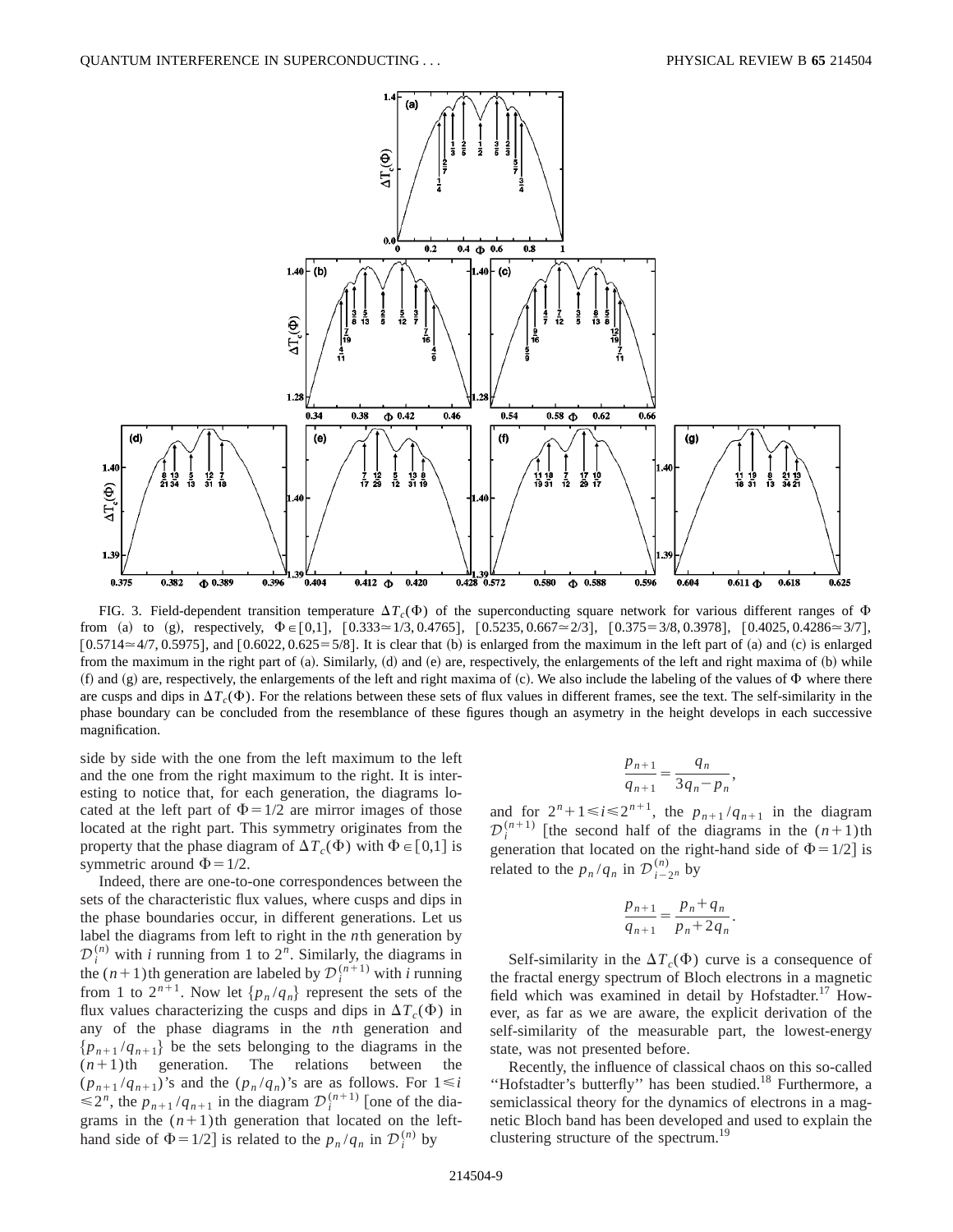## **VI. HONEYCOMB LATTICE**

For the honeycomb lattice, we denote the lattice path integrals by  $h_{2l}$ . In other words,  $h_{2l}$  is the exact sum of the phase factors of all 2*l*-step closed paths on the honeycomb lattice. In this section,  $\phi/2\pi$  corresponds to the magnetic flux through an elementary honeycomb plaquette, i.e.,

$$
\frac{\phi}{2\pi} = \frac{3\sqrt{3}c^2B}{2\Phi_0}.
$$

The results for  $h_2$ , $h_4$ , ..., $h_{20}$  are

$$
h_2 = 3,
$$
  
\n
$$
h_4 = 15,
$$
  
\n
$$
h_6 = 87 + 6 \cos \phi,
$$
  
\n
$$
h_8 = 543 + 96 \cos \phi,
$$
  
\n
$$
h_{10} = 3543 + 1080 \cos \phi + 30 \cos 2 \phi,
$$
  
\n
$$
h_{12} = 23859 + 10560 \cos \phi + 726 \cos 2 \phi + 24 \cos 3 \phi,
$$

 $h_{14}$  = 164769 + 96096 cos  $\phi$  + 11130 cos 2 $\phi$  + 798 cos 3 $\phi$  $+42 \cos 4\phi$ ,

 $h_{16}$ =1162719+839040 cos  $\phi$ +138720 cos 2 $\phi$  $+15648 \cos 3 \phi + 1536 \cos 4 \phi + 96 \cos 5 \phi$ ,

 $h_{18} = 8363895 + 7143210 \cos \phi + 1537668 \cos 2 \phi$ 

 $+237714\cos 3\phi + 33246\cos 4\phi + 3834\cos 5\phi$ 

 $+252 \cos 6\phi + 18 \cos 7\phi$ ,

 $h_{20}$ =61216275 + 59862000 cos  $\phi$  + 15829200 cos 2 $\phi$ 

 $+3103320 \cos 3 \phi + 555390 \cos 4 \phi + 89520 \cos 5 \phi$ 

 $+10920 \cos 6\phi + 1320 \cos 7\phi + 120 \cos 8\phi.$ 

Notice that  $h_2$  and  $h_4$  involve paths that enclose zero net flux. There are three closed paths of two-steps each. Thus,  $h_2$ =3, the coordination number of the lattice.  $h_6$  is the first lattice path integral with a net flux (in this case flux through one hexagon). There are three counterclockwise and three clockwise six-step paths going through a hexagon. Thus, the term 6 cos  $\phi$  in  $h_6$ . It is possible to derive the first few path integrals analytically ''by hand'' by just counting paths and keeping track of the enclosed flux. The longer-length ones can be computed via symbolic manipulation software.

We have computed the lattice path integrals for the honeycomb lattice up to  $h_{206}$ , which are obtained by *exactly*  summing up  $\sim10^{96}$  closed paths. These calculated *h*<sub>2*l*</sub>'s have enabled us to obtain the phase boundary up to  $T_c^{(104)}(\phi)$ .

It is straightforward to compute the nonzero parameters  $b_n$  from the obtained results for  $h_{2l}$ . The corresponding truncated Hamiltonians  $H^{(n)}$  can then be readily constructed. For instance, the second-order truncation of the Hamiltonian is

$$
H^{(2)} = \begin{bmatrix} 0 & \sqrt{3} \\ \sqrt{3} & 0 \end{bmatrix}.
$$

Its corresponding top eigenvalue is  $T_c^{(2)} = \sqrt{3}$ . The thirdorder truncation of the Hamiltonian is

$$
H^{(3)} = \begin{bmatrix} 0 & \sqrt{3} & 0 \\ \sqrt{3} & 0 & \sqrt{2} \\ 0 & \sqrt{2} & 0 \end{bmatrix}.
$$

Its corresponding top eigenvalue is  $T_c^{(3)} = \sqrt{5}$ . Both  $T_c^{(2)}$  and  $T_c^{(3)}$  are independent of  $\phi$ . This is understandable from the fact that the shortest length for a closed path on the honeycomb lattice to enclose the magnetic flux is for  $l=6$  while  $H^{(2)}$  and  $H^{(3)}$  only contain elements derived from  $\mu_2$  and  $\mu_4$ . The fourth-order truncation of the Hamiltonian is

$$
H^{(4)} = \begin{bmatrix} 0 & \sqrt{3} & 0 & 0 \\ \sqrt{3} & 0 & \sqrt{2} & 0 \\ 0 & \sqrt{2} & 0 & \sqrt{2 + \cos \phi} \\ 0 & 0 & \sqrt{2 + \cos \phi} & 0 \end{bmatrix}.
$$

Its corresponding top eigenvalue is

$$
T_c^{(4)}(\phi) = \frac{1}{2}\sqrt{14 + 2\cos\phi + 2\sqrt{25 + 2\cos\phi + \cos^2\phi}}.
$$

In Fig. 4, we show the superconducting transition temperatures  $\Delta T_c^{(n)}(\Phi) = T_c(0) - T_c^{(n)}(\Phi)$  as functions of  $\Phi$  $\equiv \phi/2\pi$  for various *n* for the honeycomb network obtained from the truncated Hamiltonians  $H^{(n)}$ . Here  $T_c(0)$  equals 3, which is the largest eigenvalue of tight-binding electrons confined on the honeycomb lattice in the absence of a magnetic field.

We observe that as the order of approximation is increased, more geometrical information of the lattice is included in the *interference treatment* and more fine structures are resolved. This explains *the origin of the fine structure observed*: the more geometric information on the lattice is explored by the paths of the electrons, the sharper the fine structures.

We emphasize that our highest-order approximant  $T_c^{(104)}(\Phi)$  has closely reached the infinite-system-size limit  $\Delta T_c(\Phi)$ . The flux values where the cusps and dips occurred have also been labeled. In general, besides the cusp at  $\Phi$  $=1/2$ , there are cusps at

$$
\Phi = \frac{m}{2m+1}
$$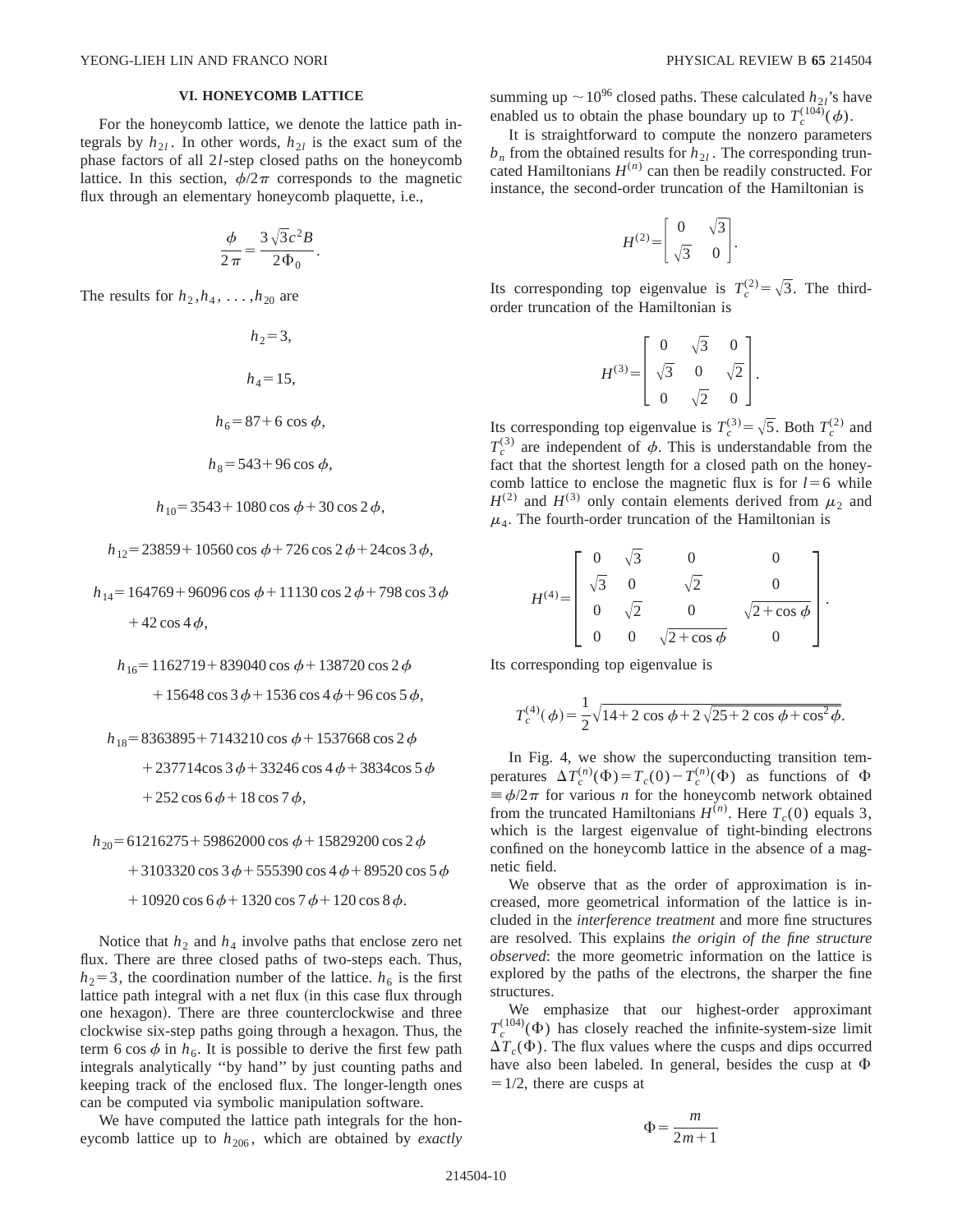

FIG. 4. Superconducting transition temperature for the honeycomb network as a continuous function of the applied magnetic field:  $\Delta T_c^{(n)}(\Phi) = T_c(0)$  $-T_c^{(n)}(\Phi)$  vs  $\Phi$ , the magnetic flux through an elementary hexagonal cell. In  $(a)$  we show the superconducting-normal phase boundaries computed from the truncated Hamiltonians  $H^{(n)}$  for  $\Phi$  in the range between 0.3 and 0.7. We omit the parts of  $\Delta T_c^{(n)}(\Phi)$  for  $\Phi \in [0, 0.3]$  and  $[0.7, 1]$  since there are no interesting features in these portions of  $\Delta T_c^{(n)}(\Phi)$ . From top to bottom, the orders of truncation are  $n=9$ (top curve), 10, 13, 16, 21, 31, 41, and 104. Note the development of fine structures and cusps. The convergence is monotonic. We believe that  $\Delta T_c^{(104)}(\Phi)$  has achieved close convergence to the infinite system size  $\Delta T_c(\Phi)$ . The inset schematically depicts a honeycomb lattice. In  $(b)$ , we plot  $\Delta T_c(\Phi)$  for  $\Phi \in [0.3, 0.7]$ and label the values of the magnetic flux where observable cusps and dips occur. They include  $\Phi$  = 1/3, 2/5, 3/7, 4/9, 5/11, 6/13, 7/15, 8/17, 1/2, 9/17, 8/15, 7/13, 6/11, 5/9, 4/7, 3/5, and 2/3. Here  $\Delta T_c(\Phi) \equiv \Delta T_c^{(104)}(\Phi) = T_c(0)$  $-T_c^{(104)}(\Phi)$ , our calculated highest-order approximant.

and

$$
\Phi = \frac{m+1}{2m+1}
$$

with  $m \geq 1$ . Our computed phase boundary compares well with the observed cusps present in experiments. $20,21$ 

### **VII. TRIANGULAR LATTICE**

For the triangular lattice, we denote the lattice path integrals by  $t_l$ . In other words,  $t_l$  is the exact sum of the phase factors of all *l*-step closed paths on the triangular lattice. In this section,  $\phi/2\pi$  corresponds to the magnetic flux through an elementary triangular plaquette, i.e.,

$$
\frac{\phi}{2\pi} = \frac{\sqrt{3}c^2B}{4\Phi_0}.
$$

The results for  $t_2$  through  $t_{10}$  are

 $t_2$ =6,

$$
t_3 = 12 \cos \phi,
$$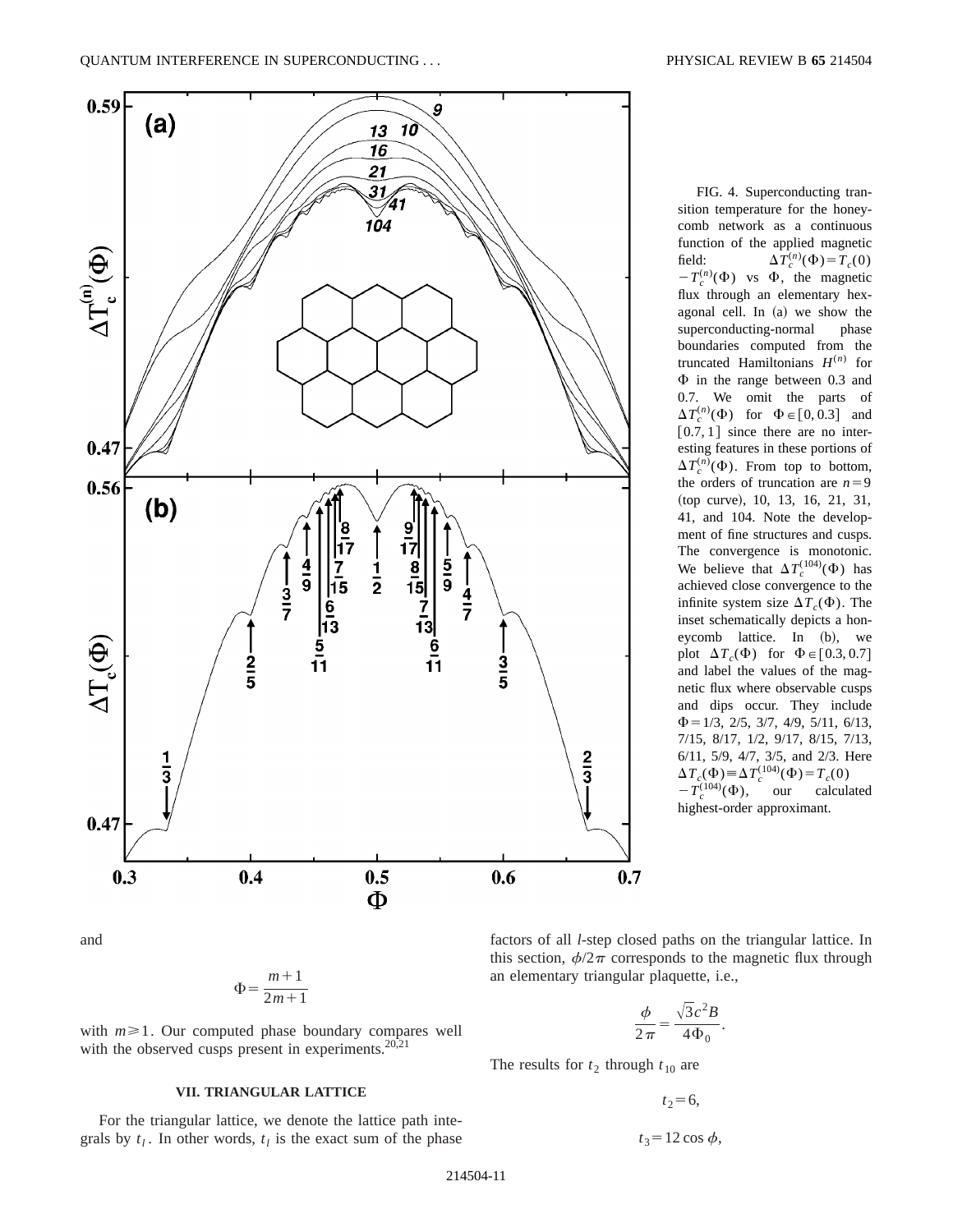

FIG. 5. Superconducting transition temperature for the triangular network as a continuous function of the applied magnetic field:  $\Delta T_c^{(n)}(\Phi) = T_c(0) - T_c^{(n)}(\Phi)$  vs  $\Phi$ , the magnetic flux through an elementary triangular cell. In (a) we show the superconductingnormal phase boundaries computed from the truncated Hamiltonians  $H^{(n)}$  for  $\Phi$  in the range between 0.15 and 0.85. We omit the parts of  $\Delta T_c^{(n)}(\Phi)$  for  $\Phi$  $\in [0, 0.15]$  and  $[0.85, 1]$  since there are no interesting features in these portions of  $\Delta T_c^{(n)}(\Phi)$ . From top to bottom, the orders of truncation are  $n=5$  (top curve), 6, 7, 10, 15, 29, and 60. Note the development of fine structures and cusps. The convergence is monotonic and rapid. Note also that the closeness between the curves for  $\Delta T_c^{(29)}(\Phi)$  and  $\Delta T_c^{(60)}(\Phi)$  implies that  $\Delta T_c^{(60)}(\Phi)$  has achieved close convergence to the infinite system size  $\Delta T_c(\Phi)$ . The inset schematically depicts a triangular lattice. In (b), we plot  $\Delta T_c(\Phi)$  for  $\Phi$  $\in [0.15, 0.85],$  our calculated highest-order approximation to  $\Delta T_c(\Phi)$ , and label the values of the magnetic flux where observable cusps and dips occur. They include  $\Phi$  = 1/5, 1/4, 5/16, 1/3, 3/8, 2/5, 5/12, 3/7, 7/16, 4/9, 9/20, 1/2, 11/20, 5/9, 9/16, 4/7, 7/12, 3/5, 5/8, 2/3, 11/16, 3/4, and 4/5. Here  $\Delta T_c(\Phi) \equiv \Delta T_c^{(60)}(\Phi)$  $=T_c(0)-T_c^{(60)}(\Phi)$ , our calculated highest-order approximant.

 $t_5 = 300 \cos \phi + 60 \cos 3 \phi$ ,

 $t_6 = 1020 + 840 \cos 2 \phi + 168 \cos 4 \phi + 12 \cos 6 \phi$ ,

 $t_7$  = 6888 cos  $\phi$  + 2604 cos 3 $\phi$  + 504 cos 5 $\phi$  + 84 cos 7 $\phi$ ,

 $t_8$  = 19890 + 23904 cos 2 $\phi$  + 8568 cos 4 $\phi$  + 1968 cos 6 $\phi$  $+432 \cos 8\phi + 48 \cos 10\phi$ ,

 $t_9$  = 164124 cos  $\phi$  + 85944 cos 3 $\phi$  + 29628 cos 5 $\phi$  $+8496 \cos 7\phi + 1980 \cos 9\phi + 432 \cos 11\phi$ +36 cos  $13\phi$ ,

 $t_{10}$  = 449976 + 654840 cos 2 $\phi$  + 317940 cos 4 $\phi$ 

 $+114360 \cos 6\phi + 37560 \cos 8\phi + 10380 \cos 10\phi$ 

 $+2700 \cos 12\phi + 540 \cos 14\phi + 60 \cos 16\phi.$ 

Here we explain how the first few lattice path integrals are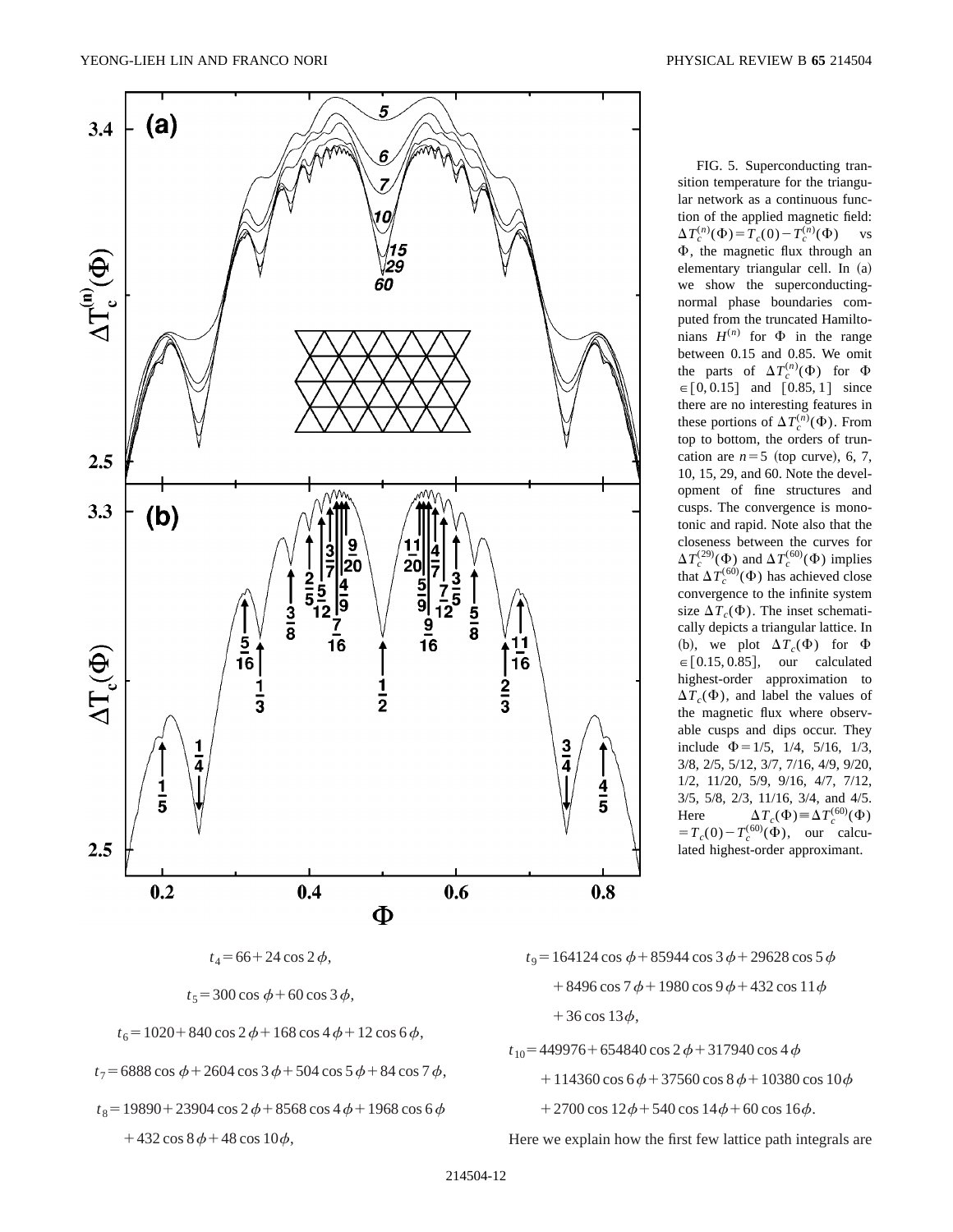obtained. Since there is no path of one step for returning an electron to its initial site,  $t_1$  is always equal to zero. There are six closed paths of two steps each [retracing each other on one bond ( $\leftrightarrow$ ), where the dot  $\cdot$  indicates the initial site], thus

$$
t_2=6 \cdot \leftrightarrow =6e^{i0\phi}=6=z,
$$

where *z* is the coordination number of the lattice.

There are 12 three-step closed paths enclosing a triangular cell [three counterclockwise  $({\cdot \nabla})$ , and three clockwise  $(\cdot \vec{\nabla})$ . Thus

$$
t_3 = 6 \cdot \overline{\nabla} + 6 \cdot \overline{\nabla} = 6e^{i\phi} + 6e^{-i\phi} = 12 \cos \phi.
$$

There are 66 closed paths of four steps each enclosing zero flux each: six retracing twice on one bond  $(\overset{\leftrightarrow}{\cdot}_{\leftrightarrow})$ , 30 starting from a site connecting two adjacent bonds and retracing once on each bond ( $\Leftrightarrow \cdots$ ), and 30 moving two bonds away and then two bonds back to the original site  $(\overline{\cdots} \rightarrow)$ . Since all of them enclose no area (i.e., no flux), then

$$
t_4^{\text{no flux}} = 6 \underset{\longleftrightarrow}{\longleftrightarrow} +30 \longleftrightarrow \longleftrightarrow +30 \underset{\longleftrightarrow}{\longleftrightarrow} =66.
$$

Among the four-step closed paths, 24 of them enclose adjacent cells enclosing two triangles (12 counterclockwise and 12 clockwise) and contribute

$$
t_4^{\text{two cells only}} = 12e^{2i\phi} + 12e^{-2i\phi} = 24\cos 2\phi
$$

to  $t_4$ . Thus, it follows that  $t_4 = 66 + 24 \cos 2\phi$ .

Note that  $t_{2l}$  ( $t_{2l+1}$ ) consist of only even (odd) harmonics of the flux. We have computed the lattice path integrals for the triangular lattice up to  $t_{119}$ , which are obtained by exactly summing up  $\sim 10^{90}$  closed paths. These calculated  $t_i$ 's have enabled us to obtain the phase boundary up to  $T_c^{(60)}(\phi)$ .

By using the calculated results for  $t_l$ , the parameters  $a_n$ and  $b_n$ , and subsequently the corresponding truncated Hamiltonians  $H^{(n)}$ , can be obtained. For instance, the second-order truncation of the Hamiltonian is

$$
H^{(2)} = \begin{bmatrix} 0 & \sqrt{6} \\ \sqrt{6} & 2\cos\phi \end{bmatrix}.
$$

Its corresponding top eigenvalue is

$$
T_c^{(2)}(\phi) = \cos \phi + \sqrt{6 + \cos^2 \phi}.
$$

The third-order truncation of the Hamiltonian is

$$
H^{(3)} = \begin{bmatrix} 0 & \sqrt{6} & 0 \\ \sqrt{6} & 2\cos\phi & \sqrt{1+4\cos^2\phi} \\ 0 & \sqrt{1+4\cos^2\phi} & \frac{-8\cos\phi+16\cos^3\phi}{1+4\cos^2\phi} \end{bmatrix}.
$$

Its corresponding top eigenvalue  $T_c^{(3)}(\phi)$  can also be obtained analytically.

In Fig. 5, we show the superconducting transition temperatures,  $\Delta T_c^{(n)}(\Phi) = T_c(0) - T_c^{(n)}(\Phi)$ , as functions of  $\Phi$ 



FIG. 6. Superconducting transition temperature for the kagomé network as a function of the applied magnetic field:  $\Delta T_c^{(n)}(\Phi)$  $T_c(0) - T_c^{(n)}(\Phi)$  vs  $\Phi$ , the magnetic flux through an elementary triangular cell. In  $(a)$  we show the superconducting-normal phase boundaries computed from the truncated Hamiltonians  $H^{(n)}$  for  $\Phi$  in the range between 0 and 1. From top to bottom, the orders of truncation are  $n=4$  (top curve), 5, 6, 8, 10, 19, and 50. Note the development of fine structures and cusps. The convergence is monotonic. Note also that the closeness between the curves for  $\Delta T_c^{(19)}(\Phi)$  and  $\Delta T_c^{(50)}(\Phi)$  implies that  $\Delta T_c^{(50)}(\Phi)$  has achieved close convergence to the infinite system size  $\Delta T_c(\Phi)$ . The inset schematically depicts a kagome<sup></sup> lattice. In (b), we plot  $\Delta T_c(\Phi)$  for  $\Phi \in [0, 1]$  and label the values of the magnetic flux where observable cusps and dips occur. They include  $\Phi$  = 1/12, 1/8, 4/25, 1/4, 1/3, 3/8, 5/8, 2/3, 3/4, 19/24, 7/8 and 11/12. Here  $\Delta T_c(\Phi)$  $\equiv \Delta T_c^{(50)}(\Phi) = T_c(0) - T_c^{(50)}(\Phi)$ , our calculated highest-order approximant. Note the absence of the cusp at  $\Phi = 1/2$ . This distinct feature is in sharp contrast to the cases for square, honeycomb, and triangular networks.

 $\equiv \phi/2\pi$  for various *n* for the triangular network obtained from the truncated Hamiltonians  $H^{(n)}$ . Here  $T_c(0)$  equals 6, which is the largest eigenvalue of tight-binding electrons confined on the triangular lattice in the absence of a magnetic field. The following physical picture is clear from those plots: as the order of approximation is increased, more geometrical information of the lattice is included in the interference treatment and more fine structures are resolved.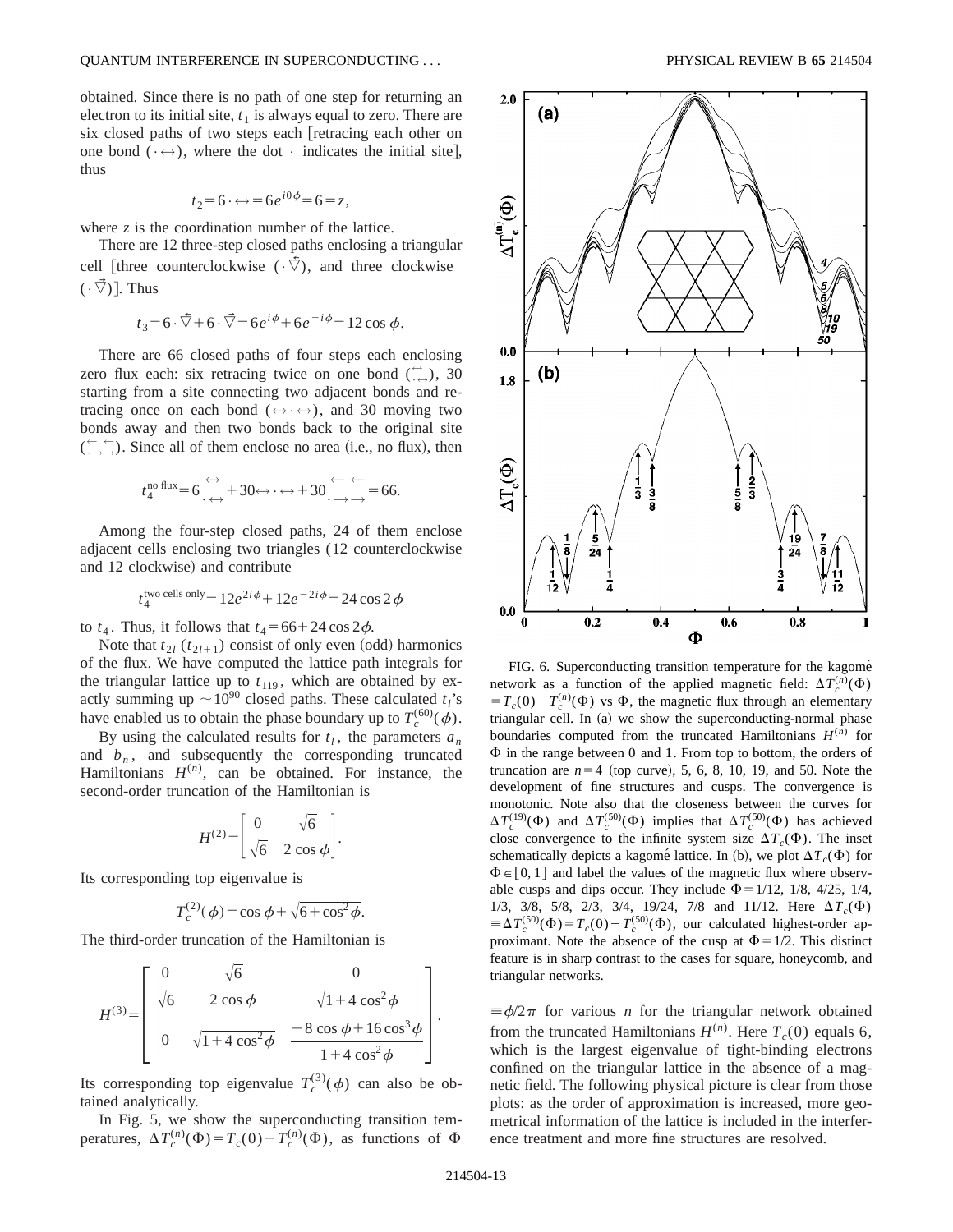Our highest-order approximant,  $T_c^{(60)}(\Phi)$  has closely reached the infinite- system- size limit  $\Delta T_c(\Phi)$ . The flux values where the cusps occurred have also been labeled. In general, besides the cusps at  $\Phi = 1/2$ , 1/5, 4/5, 5/16, 11/16, there are cusps and dips at

$$
\Phi = \frac{m}{2m+2}
$$

and

$$
\Phi = \frac{m+2}{2m+2},
$$

with  $m \geq 1$ .

# **VIII. KAGOME´ LATTICE**

Our computed phase boundary compares well with the observed cusps present in a series of interesting experiments.<sup>20,21</sup>

For the kagomé lattice, $15,20-24$  we denote the lattice path integrals by  $k_l$ . In other words,  $k_l$  is the exact sum of the phase factors of all *l*-step closed paths on the kagomé lattice. Here  $\phi/2\pi$  corresponds to the magnetic flux through an elementary triangular plaquette, i.e.,

$$
\frac{\phi}{2\pi} = \frac{\sqrt{3}c^2B}{4\Phi_0}.
$$

The results for  $k_2$  through  $k_{11}$  are

$$
k_2 = 4,
$$
  
\n
$$
k_3 = 4 \cos \phi,
$$
  
\n
$$
k_4 = 28,
$$
  
\n
$$
k_5 = 60 \cos \phi,
$$

$$
k_6 = 244 + 16 \cos 2\phi + 4 \cos 6\phi,
$$

$$
k_7 = 756 \cos \phi + 28 \cos 7 \phi,
$$

 $k_8 = 2412 + 416 \cos 2 \phi + 96 \cos 6 \phi + 80 \cos 8 \phi$ ,

 $k_9 = 9216 \cos \phi + 76 \cos 3 \phi + 36 \cos 5 \phi + 756 \cos 7 \phi$ 

 $+120 \cos 9 \phi$ ,

$$
k_{10} = 25804 + 7560 \cos 2 \phi + 1860 \cos 6 \phi + 2480 \cos 8 \phi
$$

 $+100 \cos 10\phi + 20 \cos 14\phi$ ,

$$
k_{11} = 112420 \cos \phi + 2816 \cos 3 \phi + 1276 \cos 5 \phi
$$

- $+14608 \cos 7 \phi + 4400 \cos 9 \phi + 44 \cos 11 \phi$
- $+44 \cos 13\phi + 176 \cos 15\phi.$

Note that  $k_{2l}$  ( $k_{2l+1}$ ) comprise only even (odd) harmonics of the flux. We have computed the lattice path integrals for the kagomé lattice up to  $t_{99}$ , which are obtained by exactly sum-



FIG. 7.  $\Delta T_c(\Phi)$ 's as functions of  $\Phi$  between 0 and 1 for the superconducting square, honeycomb, triangular, and kagomé networks, respectively, from (a) to (d). Notice the difference in the vertical scales.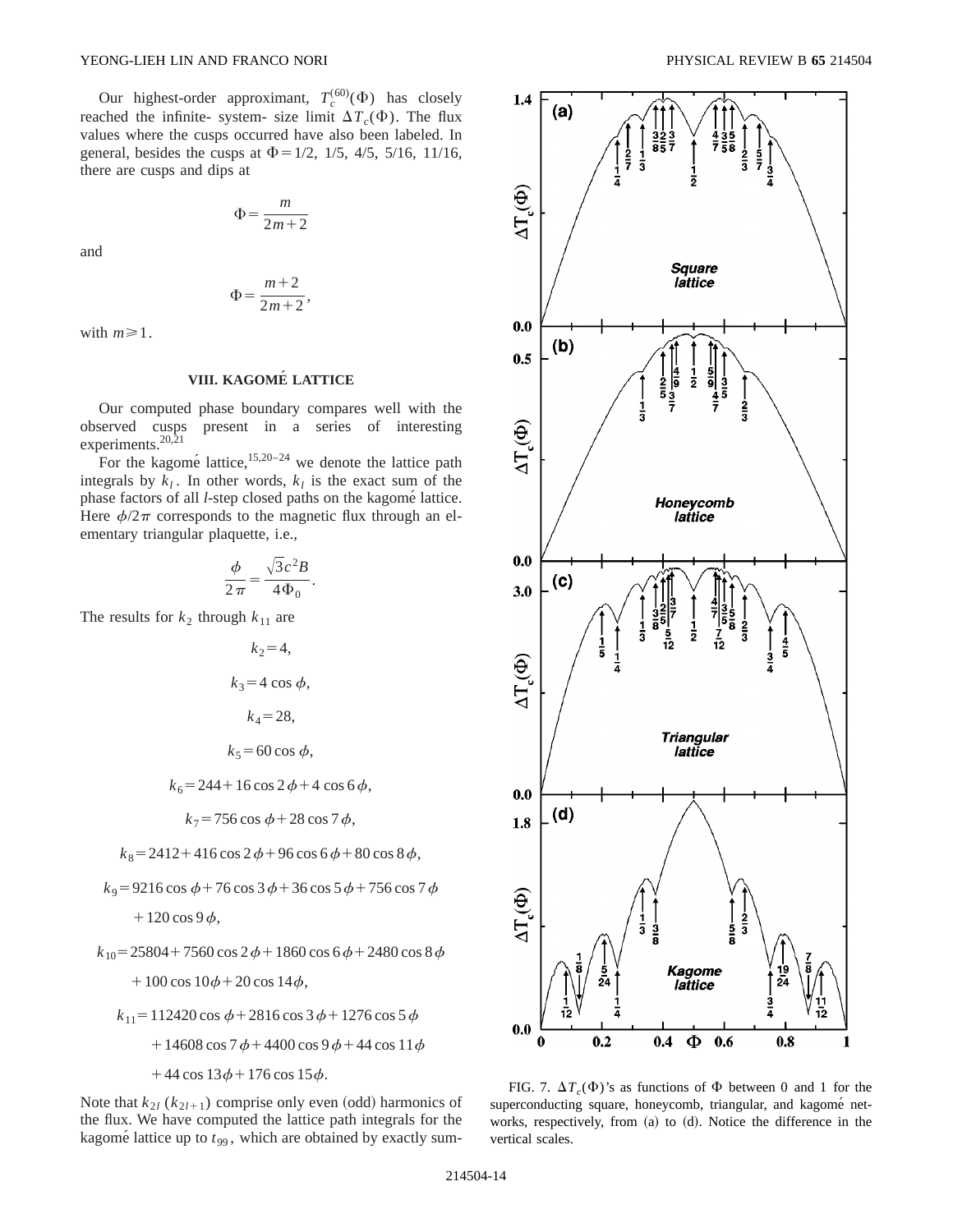ming up  $\sim$ 10<sup>58</sup> closed paths. These calculated *k*<sub>l</sub>'s have enabled us to obtain the phase boundary up to  $T_c^{(50)}(\phi)$ .

By using the calculated results for  $k_l$ , the parameters  $a_n$ and  $b_n$ , and subsequently the corresponding truncated Hamiltonians  $H^{(n)}$ , can be obtained. For instance, the second-order truncation of the Hamiltonian is

$$
H^{(2)} = \begin{bmatrix} 0 & 2 \\ 2 & \cos \phi \end{bmatrix}.
$$

Its corresponding top eigenvalue is

$$
T_c^{(2)}(\phi) = \frac{1}{2} (\cos \phi + \sqrt{16 + \cos^2 \phi}).
$$

The third-order truncation of the Hamiltonian is

$$
H^{(3)} = \begin{bmatrix} 0 & 2 & 0 \\ 2 & \cos \phi & \sqrt{3 - \cos^2 \phi} \\ 0 & \sqrt{3 - \cos^2 \phi} & \frac{\cos \phi + \cos^3 \phi}{3 - \cos^2 \phi} \end{bmatrix}.
$$

Its corresponding top eigenvalue  $T_c^{(3)}(\phi)$  can also be obtained analytically.

In Fig. 6, we show the superconducting transition temperatures  $\Delta T_c^{(n)}(\Phi) = T_c(0) - T_c^{(n)}(\Phi)$  as functions of  $\Phi$  $\equiv \phi/2\pi$  for various *n* for the kagome<sup> $\acute{e}$ </sup> network obtained from the truncated Hamiltonians  $H^{(n)}$ . Here  $T_c(0)$  equals 4 which is the largest eigenvalue of tight-binding electrons confined on the kagom e lattice in the absence of the magnetic field. It is seen that as the order of the approximation is increased, more geometrical information of the lattice is included in the interference treatment and more fine structures are resolved. We emphasize that our highest-order approximant  $T_c^{(50)}(\Phi)$ has closely reached the infinite-system-size limit  $\Delta T_c(\Phi)$ . The flux values where the cusps and dips occurred have also been labeled. Our computed phase boundary compares well with the observed cusps present in a series of interesting experiments.20,21 See also the systematic calculations in Ref. 22.

### **IX. DISCUSSION**

In the following, we discuss the general trends in the approximants for these phase diagrams presented in the above sections.

#### **A. Comparison of the structure in the phase boundaries**

In the lower-order approximants, the first noticeable development in the phase boundaries of square, honeycomb, and triangular lattices is the formation of dips when the flux per elementary plaquette is equal to  $m\Phi_0/2$ , where *m* is an integer. When the order of approximation is increased, the dips at  $\Phi$ =1/2 become sharper and at the same time more fine structures (other local minima) begin to emerge. Eventually, the dips at various different flux values become cusps.

It is interesting to notice that, among these three lattices, the development of the cusps is most rapid for the triangular case while the honeycomb is the slowest. This difference originates from the fact that for identical lengths, lattice path integrals for the triangular lattice contain the richest *quantum interference* effects because the number of paths and the areas they enclose are both the largest. For the kagome<sup></sup> network, the rapid development of cusps at

$$
\Phi^{\text{kagom\'e}} = \frac{1}{8}, \frac{1}{4}, \frac{3}{8}, \frac{5}{8}, \frac{3}{4}, \frac{7}{8}
$$

can be seen from lower-order approximants. For an additional discussion of the kagomé case, see Ref. 15. For extensions of these techniques to other problems, see Ref. 25.

In general, the resulting phase diagrams—with the occurrence of cusps and dips at different sets of flux values—are a direct consequence of the geometries of the lattices, which is explicitly reflected in the corresponding expressions of the lattice path integrals. We stress that our evaluation of the lattice path integrals to extremely long lengths has enabled our calculated  $T_c(B)$  to achieve close convergence to the infinite system size. Indeed, for  $n \approx 10$ , important features in the phase boundaries of square, triangular, and kagom e networks are well developed.

Finally, in order to facilitate a comparison between the different phase boundaries, in Fig. 7 we plot  $\Delta T_c(\Phi)$  as a function of  $\Phi$  for the square, honeycomb, triangular, and kagome<sup> $\epsilon$ </sup> superconducting networks. Here the  $\Delta T_c(\Phi)$ 's are taken from their respective highest-order approximants and  $\Phi$  is the flux through their respective elementary cells as discussed in the previous sections. Here we omit the subscripts indicating the order of approximation. The values of the magnetic flux corresponding to a number of prominent cusps and dips are also labeled.

## **B. Comparison of the phase boundaries of the single-loop and lattice cases**

From Figs. 1 and  $7(a) - 7(c)$ , we can readily see the differences between the phase boundaries of a single superconducting cell and its corresponding superconducting network. For both cases,  $\Delta T_c$  varies periodically with the magnetic flux through a single elementary cell and has the same period  $\Phi_0$  of oscillation. We now focus on  $\Delta T_c(\Phi)$  for  $\Phi$  in the interval between 0 and 1.  $\Delta T_c(\Phi)$  is symmetric around  $\Phi$  $=1/2$ . However, there are many distinct features between  $\Delta T_c$  of a single cell and that of a network. These differences are due to long-range correlations of the many-loop effect present in the lattice. For a single superconducting cell,  $\Delta T_c(\Phi)$  increases monotonically from  $\Phi$ =0 to  $\Phi$ =1/2 and decreases monotonically from  $\Phi = 1/2$  to  $\Phi = 1$ . The maximum at  $\Phi = 1/2$  exhibits a sharp peak. Indeed, the overall shape of  $\Delta T_c(\Phi)$  resembles the combination of two identical half parabolas, both reaching their maximum at  $\Phi$  = 1/2. On the contrary, the overall shape of  $\Delta T_c(\Phi)$  for the corresponding superconducting networks looks like downward parabolas with many local cusps between  $\Phi=0$  and  $\Phi=1$ . The most prominent cusps are located at  $\Phi = 1/2$ . The positions of other cusps and dips depend on the underlying lattice types of the networks.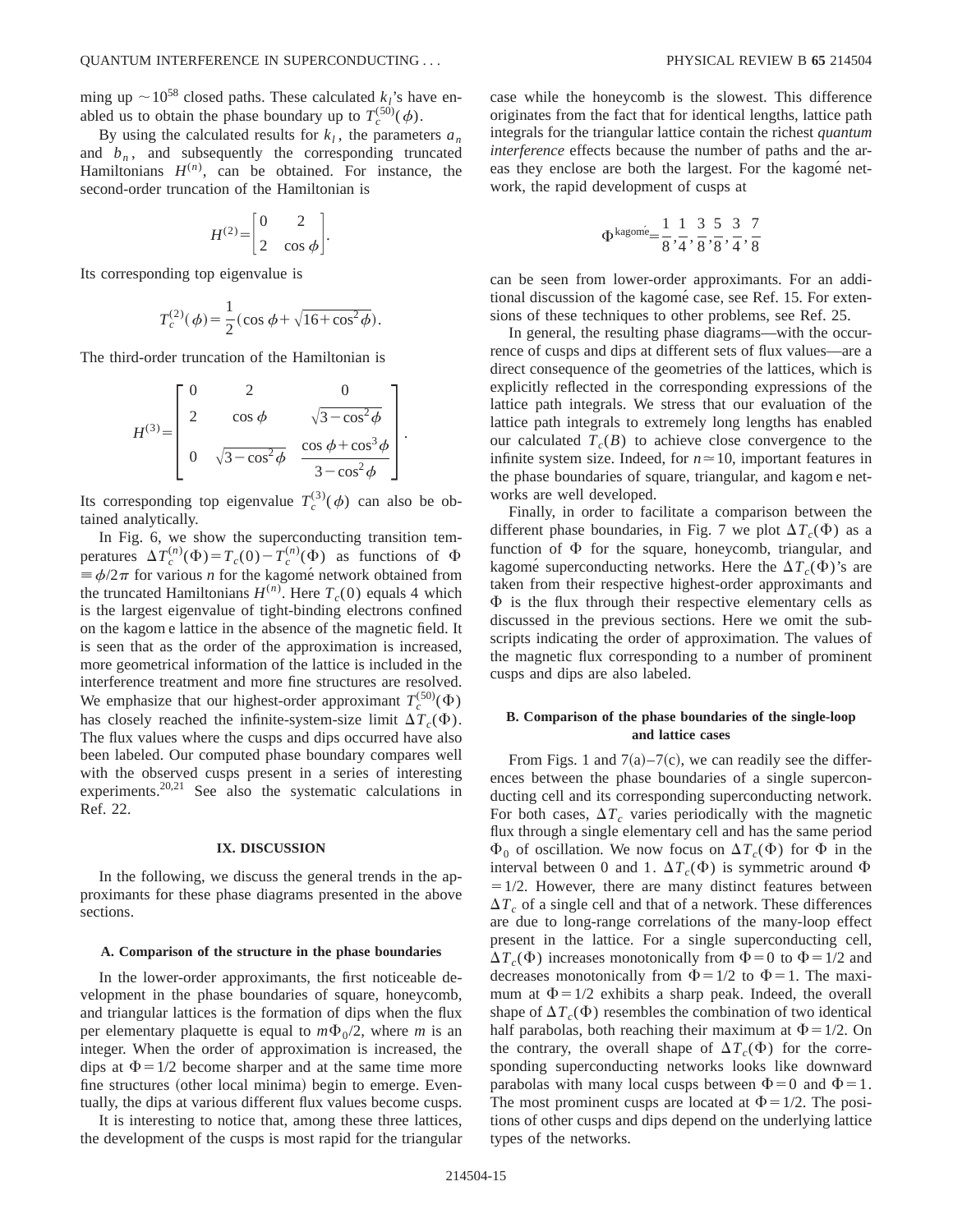## **C. Differences between our approach and the traditional moments and Lanczos methods**

In electronic structure calculations there is a method to compute the density of states called the moments method. This is similar to our approach in the sense that  $\mu_l$  can be interpreted as the moments  $\langle \Psi_i|H^l|\Psi_i\rangle$ . However, there are several important differences between the standard ''moments method'' and our problem. The typical use of the moments method (i) focuses on computation of the electronic density of states (instead of superconducting  $T_c$ 's), (ii) is totally numerical (instead of mostly analytical), (iii) is done at zero magnetic field (instead of obtaining expressions with an explicit field dependence),  $(iv)$  does not focus on the explicit computation of lattice path integrals, and  $(v)$  does not study the physical effects of quantum interference (which is at the heart of our calculation and physical interpretation). In conclusion, the traditional use of the moments method in solid-state physics is significantly different from the approach and problem studied here.

Another way to diagonalize Hamiltonians is called the Lanczos method. This method directly obtains the tridiagonal form, without computing the moments, and thus differs in a significant way from the approach used here (where the explicit computation of the moments is one of our goals, since they can be used for other electronic property calculations). Furthermore, it is not convenient to use the standard Lanczos method in our particular problem because it is extremely difficult to directly derive the parameters and the states of the iterative tridiagonalization procedure. This is so because of the presence of the magnetic field. On the other hand, the moments method provides standard procedures to diagonalize a matrix after the moments are computed.

## **D. Commensurability and other matching effects**

An essential physics issue in this problem is *commensurability*. Another one is *quantum interference*—due to the motion of electrons in multiconnected geometries. This section briefly overviews related systems where commensurability and matching effects (due to externally applied magnetic fields) play an important role. The first example will be flux pinning.

Flux pinning in type-II superconductors is of both technological and scientific interest. While most experiments focus on the effects of random pinning distributions, some investigations have been carried out on periodic arrays of pinning sites.<sup>1,26</sup> These find striking peaks in the magnetization<sup>27</sup> and critical current  $J_c$ . These peaks are believed to arise from the greatly enhanced pinning that occurs when parts of the vortex lattice  $(VL)$  become commensurate with  $(i.e., match)$  the underlying periodic array of pinning sites. Under such conditions, high-stability vortex configurations are produced which persist under an increasing current or external field.

Other important vortex matching effects have also recently been observed in a variety of different superconducting systems,28–30 including long Josephson junctions with periodically spaced grooves,<sup>29</sup> superconducting networks,<sup>26</sup> and the matching of the VL to the crystal structure of  $YBa<sub>2</sub>Cu<sub>3</sub>O<sub>7</sub>$  due to intrinsic pinning.<sup>30</sup>

Matching effects between a vortex lattice and periodic pinning arrays produce a rich variety of effects.<sup>31</sup> The dynamics observed in these systems is quite different from the one found for random arrays of pinning sites (see, e.g., Ref. 32 and references therein).

Nonsuperconducting systems also exhibit magnetic-fieldtuned matching effects, notably in relation to electron motion in periodic structures where unusual behaviors arise due to the incommensurability of the magnetic length with the lattice spacing. A recent example of these is provided by the anomalous Hall plateaus of "electron pinball"<sup>33</sup> orbits scattering from a regular array of antidots.

Commensurate effects also play central roles in many other areas of physics, including plasmas, nonlinear dynamics,<sup>34</sup> the growth of crystal surfaces, domain walls in incommensurate solids, quasicrystals, and Wigner crystals, as well as spin and charge density waves. The next section discusses in some detail an example in nonlinear dynamics (which is virtually unknown in the solid-state literature) that produces a fractal phase boundary which is strikingly similar to the one measured for square superconducting networks because both are determined by commensurability effects.

## **E. Kagome´-pinned vortices: ''Correlated melting'' and cooperative ring excitations for doubly degenerate ground states**

Notice that the fluxoid configurations for  $f = 1/2$  for the superconducting networks (e.g., Fig. 3 of Xiao *et al.*, in the companion article<sup>20</sup>) has two ground states that correspond to the two degenerate ground states of the second matching field of vortices in type-II superconductors with a kagomet periodic array of pinning sites. The latter has been systematically studied in Ref. 24.

The kagomé pinning potential at the second matching field shows novel and interesting dynamics as a function of temperature, $24$  including a phase with rotating vortex triangles caged by kagomé hexagons ("cooperative ring elementary excitations"), and there is geometric frustration for *T*→0 with a doubly degenerate ground state. At finite temperatures, the three vortices inside the kagom e hexagon can move and rotate by 60°. This is done cooperatively by the three vortices. They motion is similar to the ''cooperative ring exchange'' motion proposed by Feynman for elementary excitations in helium 4.

In other words, for the second matching field for the kagomé pinning lattice, the elementary excitation of the three interstitial vortices is a 60° rotation, rotating as a cooperative ring. These types of collective or correlated cooperative ring exchanges have also been studied in the context of the quantum Hall effect.

For increasing temperatures, a novel type of melting<sup>24</sup> appears, which is not treated here using our path-integral approach, but can be studied using other techniques.24 This can be described as ''correlated melting'' in the sense that the ''triangle'' or ''loop'' first melts in the angular coordinate, while the radial coordinate does not melt until much higher temperatures are reached. The elementary excitations are the thermal analog of certain types of *squeezed states* (where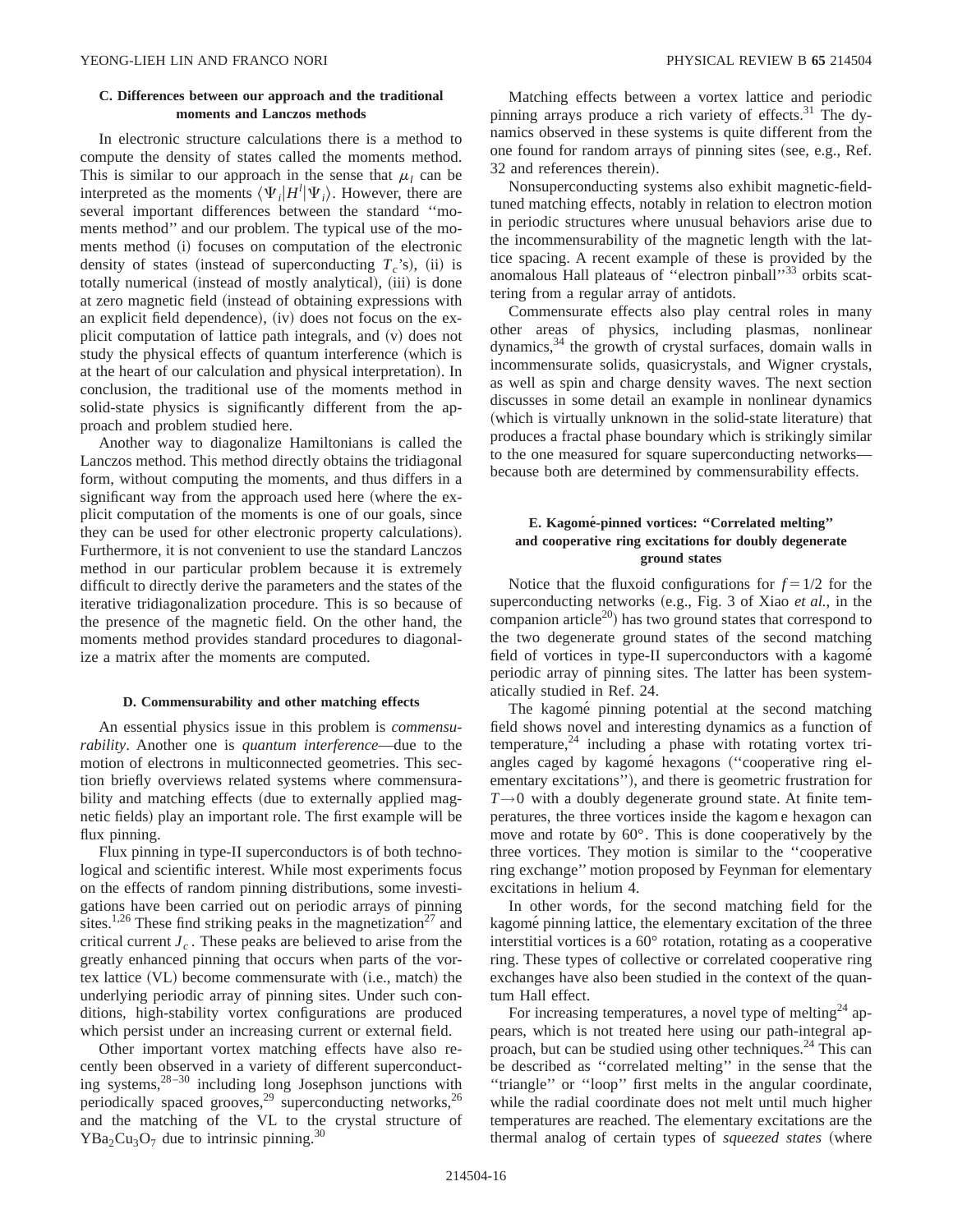fluctuations strongly affect a coordinate and less the other coordinate). They are also analogs of the *rotational isomers* or ''comformations'' that are often found in molecules, where three atoms and molecules can cooperatively oscillate back and forth between two degenerate ground states.

This type of ''controlled melting'' or ''correlated melting"<sup>24</sup> of the particles inside a potential energy trap could also be visualized with a colloidal suspension surrounded by six pinned (e.g., by laser tweezers) charged particles. This type of ''vortex-analog'' experiment is easier to visualize (e.g., via optical microscope) than using vortices. Still, Lorentz microscopy techniques<sup>35</sup> could directly image such motions in the vortex case.

## **F. Fractal phase boundaries and fractal boundaries of basins of attraction**

There is a striking similarity between two apparently unrelated problems: the superconducting-normal phase boundary of a square superconducting network (our Fig.  $2$ ) and the fractal phase boundary (see, for instance, Fig. 6.26 of Ref. 34) of basins of attraction of a dynamical systems map studied last century by Weierstrass and generalized much later by Hardy in 1916.

The reason for this very interesting similarity among these two apparently unrelated problems is because the commensurability condition dominates both problems and produces a large dip at  $1/2$  and smaller dips at  $1/4$ ,  $1/3$ ,  $2/5$ , etc., as discussed previously in this work.

It is interesting to summarize how to obtain the Weierstrass fractal boundary of two basins of attraction.<sup>34</sup> Consider the dynamical map *M*,

$$
(x_{k+1}, \theta_{k+1}) = M(x_k, \theta_k),
$$

defined by

$$
x_{k+1} = \lambda x_k + \cos \theta_k
$$

and

$$
\theta_{k+1} = 2 \theta_k \pmod{2 \pi}.
$$

When  $1<\lambda<2$ , the map *M* has two attractors, at  $x=$  $\pm \infty$ . Indeed, since the eigenvalues of the Jacobian matrix are 2 and  $\lambda > 1$ , there are no finite attractors. Therefore,

$$
M^N(x_0, \theta_0) = (x_N, \theta_N \text{mod}(2\pi)),
$$

and  $x_N$  tends to either  $+\infty$  or  $-\infty$  as  $N \rightarrow \infty$ , except for the unstable boundary set

$$
x = f(\theta),
$$

for which  $x_N$  remains finite.

To locate this  $x = f(\theta)$  boundary set, first note that

$$
\theta_k = 2^k \theta_0 \pmod{2\pi}.
$$

The map is noninvertible since it is two to one. However, any  $x_N$  can be selected and then find one orbit that ends at  $(x_N, \theta_N)$ , by using the above  $\theta_k$  and taking

$$
x_{k-1} = \lambda^{-1} [x_k - \cos(2^{k-1} \theta_0)].
$$



FIG. 8.  $\Delta T_c(\Phi)$  vs  $\Phi$ . (a) is for the superconducting honeycomb network for  $\Phi$  in the range [0,1]. (b), (c), and (d) are for the superconducting kagomé network for  $\Phi$ , respectively, in the ranges [0, 1/8], [1/8, 1/4], and [1/4, 3/8].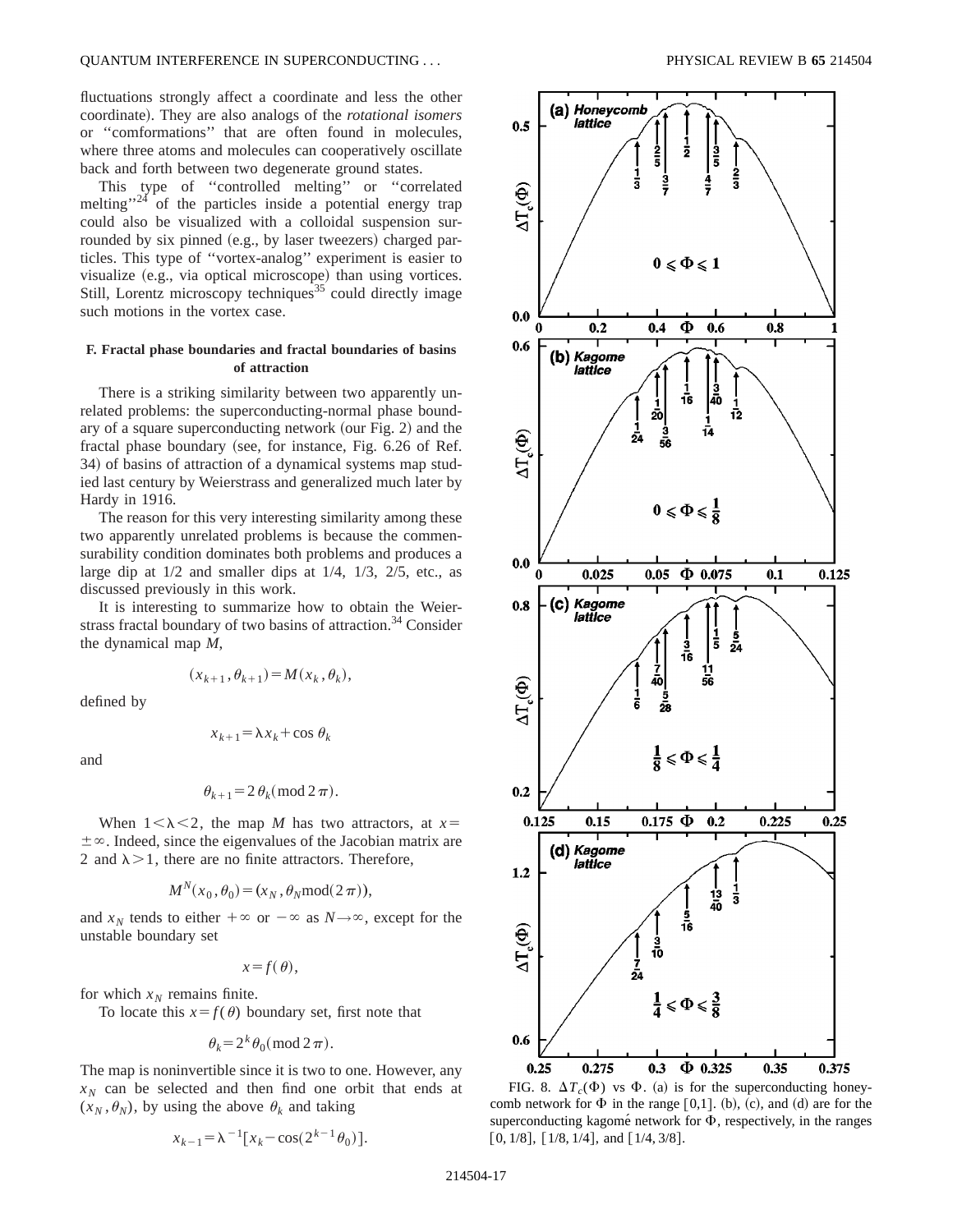For a given  $(x_N, \theta_N)$ , this orbit starts at

$$
x_0 = \lambda^{-1} x_N - \sum_{l=0}^{N-1} \lambda^{-l-1} \cos(2^l \theta_0).
$$

Those  $(x_0, \theta_0)$  such that  $x_N$  is finite as  $N \rightarrow \infty$ , define the boundary  $x = f(\theta)$  between the two basins. Therefore the relation between these x and  $\theta$  is given by

$$
x = -\sum_{l=0}^{\infty} \lambda^{-l-1} \cos(2^l \theta_0) \equiv f(\theta). \tag{8}
$$

This sum obviously converges, since  $\lambda > 1$ . However, its derivative

$$
\frac{df(\theta)}{d\theta} = \frac{1}{2} \sum_{l=0}^{\infty} \left(\frac{2}{\lambda}\right)^{l+1} \sin(2^l\theta)
$$

diverges, since  $\lambda < 2$ . Thus,  $f(\theta)$  is nondifferentiable. Like our superconducting-normal phase boundary, it has a large cusp at 1/2 and smaller cusps at 1/3, 1/4, 2/5, etc. Moreover, it is also symmetric around 1/2, and it strongly resembles the  $\Delta T_c(\Phi)$  [obtained near *R(T)*=0] for a square lattice. Indeed,  $\Delta T_c(\Phi)$  corresponds to *x*,  $\Phi$  to  $\theta$ , and  $\lambda$  corresponds to how close the measurement is done to the critical point.

When  $\lambda$  approaches 2 from below, the fractal dimension  $d_c$  approaches 1 (mean-field limit, when the measurement is not done close to the critical point). When  $\lambda$  approaches 1 from above, the fractal dimension  $d_c$  approaches 2, from below.

The fractal dimension of  $x = f(\theta)$ , Eq. (8) above, is

$$
d_c = 2 - \frac{\ln \lambda}{\ln 2}.
$$

The precise value of  $d_c$  depends on the value of  $\lambda$ . Recall that  $1<\lambda<2$ . For  $\lambda$  sligthly less than 2, the fractal dimension  $d_c$  approaches 1, and the dips are not pronounced. This is similar to the superconducting-normal phase boundaries measured not too close to  $T_c$  [e.g., at midpoint drop for the  $R(T)$  plot]. When the phase boundary is measured very near  $T_c$  when  $R(T)$  is very near zero, the number of discernible dips grows and they become very sharp (see, e.g., Figs.  $10$ and 11 of Ref. 14). This would corespond to  $\lambda$  slightly above 1; thus, the fractal dimension  $d_c$  of the Weierstrass function would be closer to 2 (i.e., a "rougher" or "spikier" curve).

Indeed, Ref. 14 solved for  $\Delta T_c(\Phi)$  beyond the mean-field theory approximation, obtaining a phase boundary similar to the Weierstrass function for  $\lambda$  slightly above 1, and  $d_c$  near 2. That superconducting-normal phase boundary in Ref. 14 has very sharp cusps and dips, and (like the Weierstrass function) it is a *phase boundary between attractors*. The map for the superconducting networks is obtained from a real-space renormalization-group technique. The mean-field limit provides a smoother phase boundary with  $\lambda$  closer to 1. The real-space bond decimation scheme of Ref. 14 also favors fluxes of the form  $\Phi = 2^l \Phi_0$ . This is clear from the way the real-space renormalization-group scheme is constructed, where four elementary cells are ''blocked away'' into a larger cell with new renormalized effective couplings. Four of these supercells are then blocked away into another, larger cell, enclosing 16 elementary cells (or 4 supercells). This process is *iterated*, until the renormalization-group (RG) procedure coverges (at the phase boundary) or diverges to fixed points located away from the fixed point (e.g.,  $+\infty$ ). This (beyondmean-field) RG iteration<sup>14</sup> and the Weierstrass iteration involve very similar types of maps and this generates the strikingly similar curves.

In summary, the Weierstrass function and our real-space  $renormalization-group approach<sup>14</sup> both produce phase$ boundaries which are strikingly similar. In particular, both are nondifferetiable, symmetric around 1/2, and have a very similar hierarchy of cusps.

## **X. COMPARISON OF THE PHASE BOUNDARIES OF SUPERCONDUCTING HONEYCOMB AND KAGOME´ NETWORKS**

Here we discuss an interesting relation between the phase boundaries of superconducting honeycomb and kagome networks which is due to the *geometrical* arrangements of these two types of lattices. Indeed, and as kindly pointed out to us by Xiao and Chaikin  $(e.g., see Ref. 20)$ , it is very useful to focus on the region  $0 \le \Phi \le 1$  for the honeycomb network and the region  $0 \le \Phi \le 1/8$  for the kagomé network.

As shown in Figs.  $8(a) - 8(d)$ , though the overall shapes of the phase diagrams are different, there is a one-to-one correspondence between the dips in the honeycomb  $\Delta T_c(\Phi)$  for  $\Phi$ , the flux through an elementary hexagon, in the range [0,1] and those in the kagome<sup> $\Delta T_c(\Phi)$ </sup> for  $\Phi$ , the flux through an elementary triangle, in the ranges  $[0,1/8]$ ,  $[1/8,1/4]$ , and  $[1/4,3/8]$ . To state this relationship more precisely, let  $\{p/q\}$  be the set of flux values characterizing a number of dips in the  $\Delta T_c(\Phi)$  curve for the honeycomb network. For instance, as labeled in  $(a)$ ,

$$
\{p/q\} = 1/3, \ 2/5, \ 3/7, \ 1/2, \ 4/7, \ 3/5, \ 2/3.
$$

It is observed that the corresponding set of flux values for the dips to occur in the kagomé  $\Delta T_c(\Phi)$  curve would be  $\{p/8q\}$ when  $\Phi$  lies in the range [0,1/8]. Similarly, the corresponding sets read, respectively,

$$
\Phi = \left(\frac{1}{8} + \frac{p}{8q} = \frac{p+q}{8q}\right)
$$

for  $\Phi \in [1/8, 1/4]$  and

$$
\Phi = \left\{ \frac{1}{4} + \frac{p}{8q} = \frac{p+2q}{8q} \right\}
$$

for  $\Phi \in [1/4, 3/8]$ . Note that for  $\Phi$  in the range  $[1/4, 3/8]$ , the dips in the  $\Delta T_c(\Phi)$  curve become less evident: only five flux values are observed and labeled. The location and magnitude of the dips found here are consistent with recent very interesting experiments by the NEC and Princeton groups. $20,21$ 

Recall that kagomé magnets are known to have degenerate ground states (see, e.g., Ref. 23 and references therein). Likewise, for superconducting kagomé networks at half fill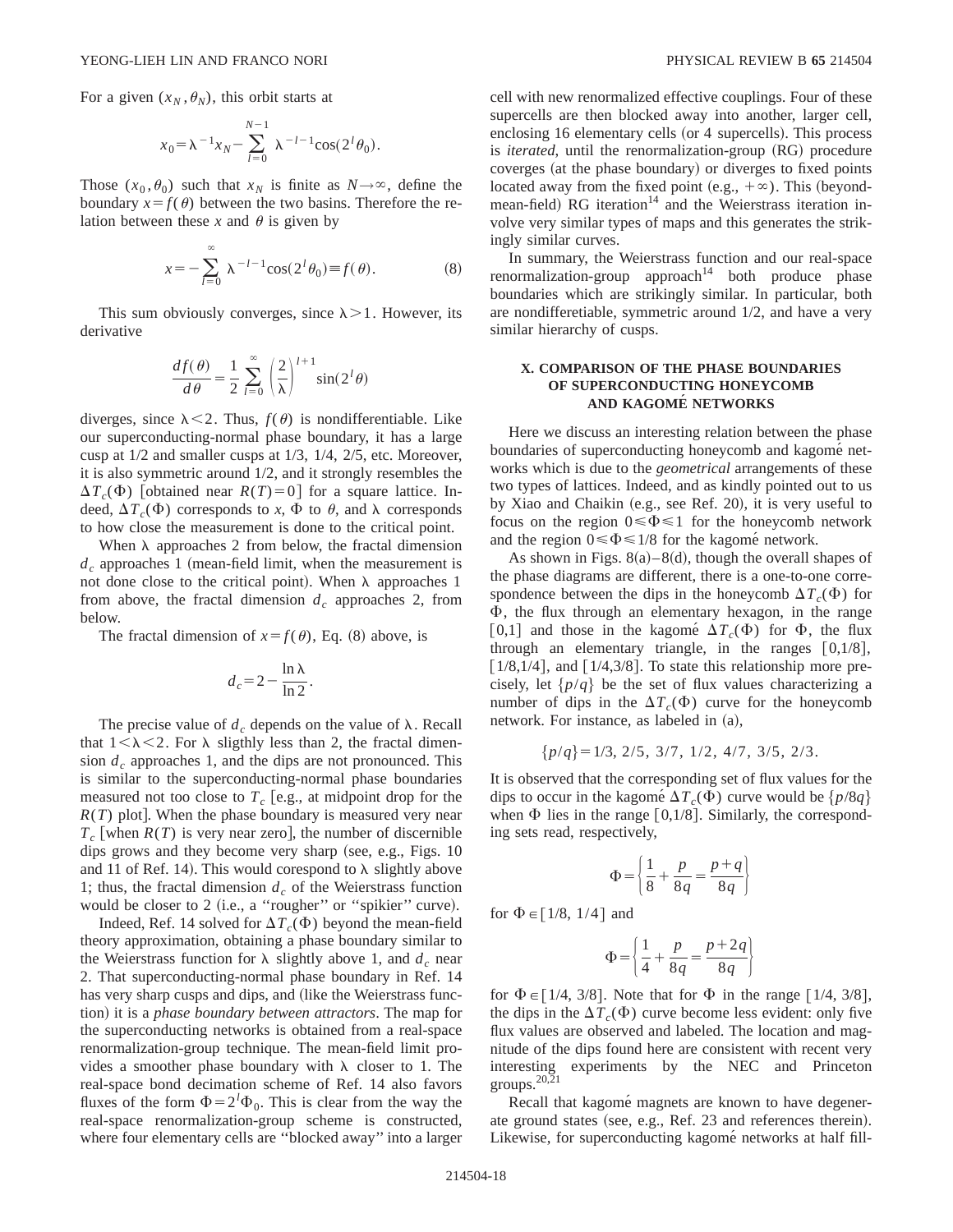ing, there are several possible ways to arrange fluxes, producing a large degeneracy in the  $T=0$  ground state.<sup>15</sup> This issue of degeneracy between two states has been systematically studied as a function of temperature via computer simulations on superconducting samples with a kagomé-arranged periodic array of pinning sites. $24$  The second matching field in this system has two fluxons per pinning site. This corresponds to the  $f = 1/2$  state in the kagome superconducting network. For this value of the externally applied magnetic field, every hexagon has two states (with entropy  $k_B \ln 2$ ). *N* hexagons would have  $2^N$  states and a very large entropy

$$
S^{(N \text{ hexagons})} \sim N k_B \ln 2.
$$

Thus, at the second matching field, superconductors with either a kagomé or an hexagonal array of pinning sites both have "low-energy states" with a very large degeneracy and a huge  $(low-T)$  entropy. Thus, when cooling from high temperatures, it is difficult to find a unique  $T=0$  ground state. Transport measurements and mean-field theory perhaps might not be sufficient to fully elucidate the role of bistability and degeneracy in this system. In order to explore this scenario in a more systematic manner, different tools (e.g., flux imaging techniques<sup>35</sup> and computer simulations<sup>24</sup> of vortex dynamics on kagomé lattices) might be needed.

After this work was completed, we became aware of a very interesting relevant work by Park and Huse in Ref. 22. Using Ginzburg-Landau theory, they study superconducting kagome´ wire networks in a transverse magnetic field when the magnetic flux through an elementary triangle is a half of a flux quantum. They calculate the helicity moduli of each phase to estimate the Kosterlitz-Thouless (KT) transition temperatures. At the KT temperatures, they estimate the barriers to move vortices and the effects that lift the large degeneracy in the possible flux patterns.

## **XI. SUMMARY**

In conclusion, we present a detailed study of the meanfield superconducting-normal phase boundaries of superconducting square, honeycomb, triangular, and kagomé net-

\*Corresponding author. Permanent address: The University of Michigan, Ann Arbor, MI 48109-1120; electronic address: nori@umich.edu

works. Our investigations are based on studying the quantum interference effects arising from the summation of all the closed paths the electron can take on the underlying lattices. Other problems<sup>25</sup> have also been studied in terms of the quantum interference of electron paths. We then adopt a systematic approximation scheme to obtain the spectral edges of the corresponding eigenvalue problems, and relate the features in the phase boundaries with the geometry of the underlying lattice being explored by the moving electrons. When the electrons are allowed to explore a sizable region of the network, our calculations have quickly reached very close convergence to the infinite-system size-results. There are two particular advantageous aspects of this approach. First, it enables us to evaluate the superconducting transition temperature as a *continuous* function of the applied magnetic field. Second, it enables us to achieve a step-by-step derivation of the *physical origin* of the many structures in the phase diagrams—in terms of the regions of the lattice explored by the electrons. In particular, the larger the region of the network the electrons can explore (and thus more paths are available for the electron), the finer structure appears in the phase boundary and the sharper the cusps become. We find many new interesting features in these phase diagrams, which compare well with experiments.

### **ACKNOWLEDGMENTS**

We thank Paul M. Chaikin and Yi Xiao for helpful conversations and for sending us their experimental results. Y.- L.L. acknowledges support at West Virginia University from the National Science Foundation (NSF) under Grant No. DMR-91-20333. F.N. acknowledges support from NSF Grant No. EIA-0130383 and from the Frontier Research System, The Institute of Physical and Chemical Research (RIKEN), Saitama, Japan. F.N. also acknowledges B. Janko for his hospitality during a visit at the Materials Science Division of Argonne National Laboratory, partially supported by DOE Grant No. W-31-109-ENG-38. Partial support has been also provided by the University of Michigan Center for Theoretical Physics and the Center for the Study of Complex Systems.

wijk, Phys. Rev. B 26, 5268 (1982); C.J. Lobb, D.W. Abraham, and M. Tinkham, *ibid.* 27, 150 (1983); Ch. Leeman, Ph. Lerch, G.-A. Racine, and P. Martinoli, Phys. Rev. Lett. **56**, 1291 (1986); M.S. Rzochowski, S.P. Benz, M. Tinkham, and C.J. Lobb, Phys. Rev. B 42, 2041 (1990); S.P. Benz, M.S. Rzochowski, M. Tinkham, and C.J. Lobb, Phys. Rev. Lett. **64**, 693 (1990). Work on tunnel-junctions appears, e.g., in M. Bushman, R.H. Cantor, J.M. Gordon, A.M. Goldman, and F. Yu, IEEE Trans. Magn. **MAG-23**, 1122 (1987); B.J. van Wees, H.S.J. van der Zant, and J.E. Mooij, Phys. Rev. B 35, 7291 (1987); More recent results include A.L. Eichenberger, *et al.* Phys. Rev. Lett. 77, 3905 (1996); S.E. Korshunov, R. Meyer, and P. Martinoli, Phys. Rev. B **51**, 5914 (1995); P. Martinoli *et al.*, Phys. Scr. **T49A**, 176 (1993); R. Theron *et al.*, Phys. Rev. Lett. **72**, 562 (1994); R. Theron et al., *ibid.* **71**, 1246 (1993); R. Meyer et al., *ibid.* **67**, 3022 (1991); Phys. Rev. B 40, 11 374 (1989).

<sup>&</sup>lt;sup>1</sup>For a recent and very extensive review, see R.S. Newrock, C.J. Lobb, U. Geigenmuller, and M. Octavio, Solid State Phys. **54**, 263 (2000); For previous overviews, see, e.g., B. Pannetier, J. Chaussy, and R. Rammal, Jpn. J. Appl. Phys., Part 1 **26**, 1994 (1987); P. Martinoli, *ibid.* **26**, Suppl. 26-3, 1989 (1987); C.J. Lobb, Physica B  $126$ ,  $319$   $(1984)$ ; and the many articles in the issue on *Coherence in superconducting networks*, edited by J.E. Mooij and G.B.J. Schön [ibid. 152B, 1 (1988)]. Early work on superconducting wires appears in B. Pannetier, J. Chaussy, and R. Rammal, J. Phys. (Paris) 44, L853 (1983). B. Pannetier, J. Chaussy, R. Rammal, and J. Villegier, Phys. Rev. Lett. **53**, 1845 (1984). Early work on proximity-effect junction arrays appears, e.g., in C.J. Lobb, D.W. Abraham, M. Tinkham, and T.M. Klap-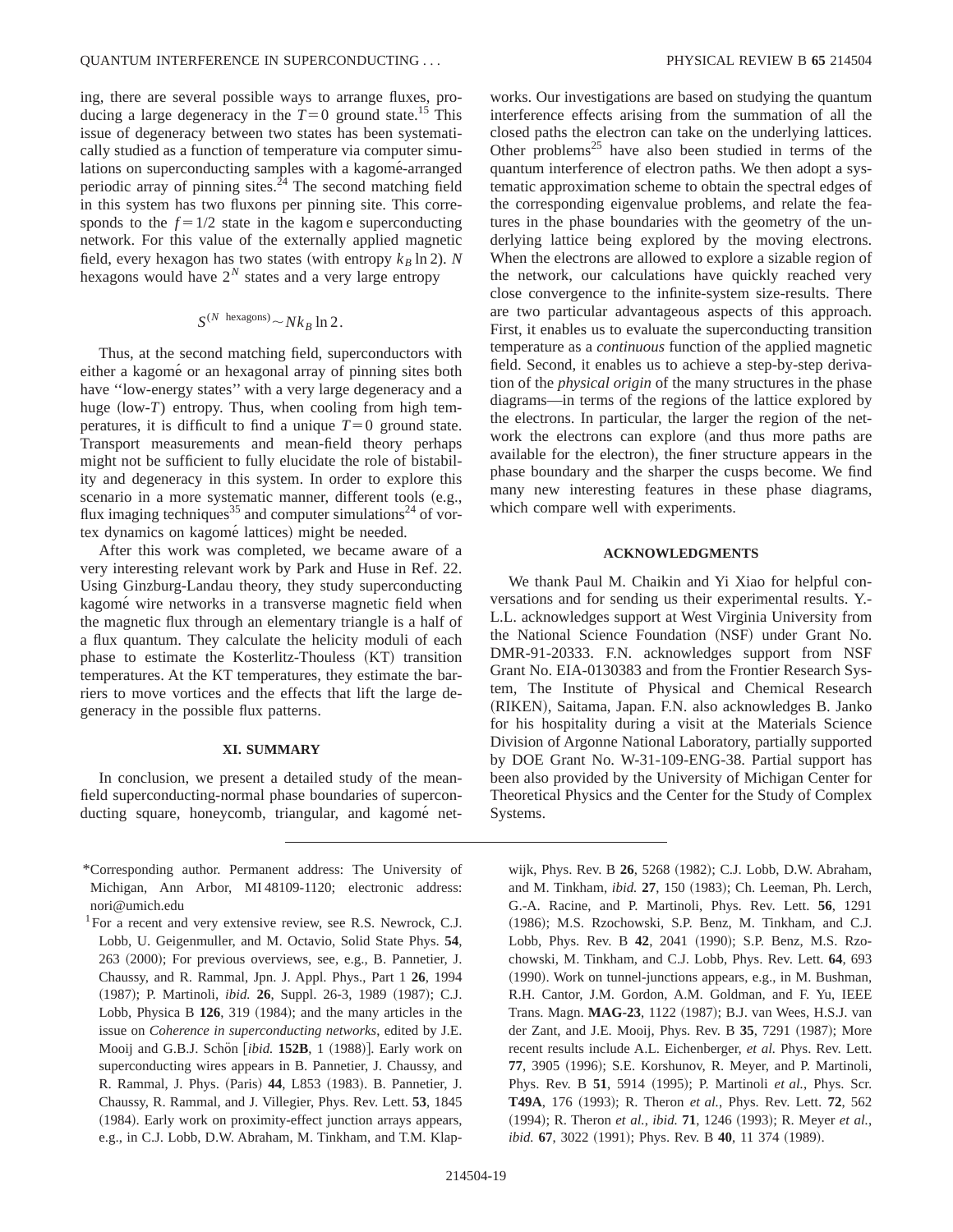- $2A$  new form of extreme localization, without disorder and with nondispersive states, was derived by F. Nori and Q. Niu, in *Quasicrystals and Incommensurate Structures in Condensed Matter* edited by E. Gomez *et al.* (World Scientific, Singapore, 1990), p. 434, for decagonal Aharonov-Bohm cages. This type of localization is due to the effect of destructive quantum interference for tight-binding electrons subject to certain values of the applied magnetic field. This extreme form of localization without disorder has also been found in superconducting wire networks by J. Vidal, R. Mosseri, and B. Doucot, Phys. Rev. Lett. **81**, 5888 (1998); J. Vidal, P. Butaud, B. Doucot, and R. Mosseri, Phys. Rev. B 64, 155306 (2001). The first experimental verification appeared in C.C. Abilio, P. Butaud, Th. Fournier, B. Pannetier, J. Vidal, S. Tedesco, and B. Dalzotto, Phys. Rev. Lett. **83**, 5102 (1999).
- ${}^{3}$ F. Nori and Q. Niu, Phys. Rev. B 37, 2364 (1988); P. Santhanam, C.C. Chi, and W.W. Molzen, *ibid.* **37**, 2360 (1988).
- <sup>4</sup> J.M. Gordon, A.M. Goldman, J. Maps, D. Costello, R. Tiberio, and B. Whitehead, Phys. Rev. Lett. **56**, 2280 (1986); B. Doucot, Y.Y. Wang, J. Chaussy, B. Pannetier, R. Rammal, A. Vareille, and D. Henry, *ibid.* 57, 1235 (1986); H.J. Lee, M.G. Forrester, M. Tinkham, and C.J. Lobb, Jpn. J. Appl. Phys., Part 1 **26**, Suppl. 26-3, 1385 (1987); J.M. Gordon and A.M. Goldman, Phys. Rev. B 35, 4909 (1987).
- <sup>5</sup> J.M. Gordon, A.M. Goldman, and B. Whitehead, Phys. Rev. Lett. **20**, 2311 (1987); R.G. Steinmann, B. Pannetier, Europhys. Lett. **5**, 559 (1988); J. Simonin and A. Lopez, Phys. Rev. Lett. **56**, 2649 (1986).
- ${}^{6}$ E. Granato and J.M. Kosterlitz, Phys. Rev. B 33, 6533  $(1986)$ ; M.G. Forrester, H.J. Lee, M. Tinkham, and C.J. Lobb, *ibid.* **37**, 5966 (1988); S.P. Benz, M.G. Forrester, M. Tinkham, and C.J. Lobb, *ibid.* 41, 8749 (1990).
- 7A. Behrooz, M. Burns, H. Deckman, D. Levine, B. Whitehead, and P.M. Chaikin, Phys. Rev. Lett. **57**, 368 (1986); Phys. Rev. B **35**, 8396 (1987); G. Grest, P.M. Chaikin, and D. Levine, Phys. Rev. Lett. 60, 1162 (1988); M.A. Iztler, A.M. Behrooz, C.W. Wilks, R. Bojko, and P.M. Chaikin, Phys. Rev. B **42**, 8319  $(1990).$
- ${}^{8}$ K. Springer and D. Van Harlingen, Phys. Rev. B 36, 7273 (1987).
- 9F. Nori, Q. Niu, E. Fradkin, and S.J. Chang, Phys. Rev. B **36**, 8338 (1987).
- 10M.Y. Choi, J.S. Cheung, and D. Stroud, Phys. Rev. B **35**, 1669  $(1987).$
- 11N. de Bruijn, Proc. K. Ned. Akad. Wet., Ser. A: Math. Sci. **43**, 27  $(1981);$  **43**, 53  $(1981);$  For studies of the one-dimensional analog case see, for instance, F. Nori and J.P. Rodriquez, Phys. Rev. B **34**, 2207 (1986); Q. Niu and F. Nori, Phys. Rev. Lett. **57**, 2057 (1986); Phys. Rev. B 42, 10329 (1990); M. Kolar, M.K. Ali, and F. Nori, *ibid.* **43**, 1034 (1991).
- 12See, e.g., P.G. de Gennes, C.R. Seances Acad. Sci., Ser. 2, **292**, 279 (1981); H.J. Fink, A. López, and R. Maynard, Phys. Rev. B 26, 5237 (1982); J.M. Simonin, C. Wiecko, and A. López, *ibid.* **28**, 2497 (1983).
- <sup>13</sup> W.Y. Shih and D. Stroud, Phys. Rev. B **28**, 6575 (1983); **30**, 6774 (1984); **32**, 158 (1985); D. Stroud and W.Y. Shih, Mater. Sci. Forum 4, 177 (1985).
- <sup>14</sup>Q. Niu and F. Nori, Phys. Rev. B **39**, 2134 (1989).
- <sup>15</sup> Y.-L. Lin and F. Nori, Phys. Rev. B **50**, 15 953 (1994).
- <sup>16</sup> V.V. Moshchalkov *et al.*, Nature (London) **373**, 319 (1995); C.

Strunk *et al.*, Phys. Rev. B **53**, 11332 (1996); V. Bruyndoncx, C. Strunk, V.V. Moshchalkov, C. Van Haesendonck, and Y. Bruynseraede, Europhys. Lett. 36, 449 (1996); C. Strunk et al., Phys. Rev. B 54, R12701 (1996); V.V. Moshchalkov, X.G. Qiu, and V. Bruyndoncx, *ibid.* 55, 11793 (1997); C. Strunk *et al.*, *ibid.* **57**, 10854 (1998); V. Bruyndoncx *et al.*, *ibid.* **60**, 4285 (1999); V. Bruyndoncx, L. Van Look, M. Verschuere, and V.V. Moshchalkov, *ibid.* **60**, 10468 (1999); J.T. Devreese, V.M. Fomin, V.R. Misko, and V.V. Moshchalkov, Phys. Low-Dimens. Semicond. Struct. **1-2**, 33 (1998); V.M. Fomin, V.R. Misko, J.T. Devreese, and V.V. Moshchalkov, Physica B **249-251**, 476 (1998); Phys. Rev. B 58, 11703 (1998).

- <sup>17</sup> D.R. Hofstadter, Phys. Rev. B **12**, 2239 (1976).
- 18T. Geisel, R. Ketzmerick, and G. Petschel, Phys. Rev. Lett. **66**, 1651 (1991); 67, 3635 (1991); G. Petschel and T. Geisel, *ibid.* **71**, 239 (1993).
- <sup>19</sup> M.-C. Chang and Q. Niu, Phys. Rev. Lett. **75**, 1348 (1995); Phys. Rev. B 53, 7010 (1996).
- 20Yi Xiao, D. A. Huse, P. M. Chaikin, M. J. Higgins, S. Bhattacharya, and D. Spencer, preceding paper, Phys. Rev. B **65**, 214503 (2002).
- 21M.J. Higgins, Y. Xiao, S. Bhattacharya, P.M. Chaikin, S. Sethuraman, R. Bojko, and D. Spencer, Phys. Rev. B 61, R894 (2000).
- 22Kyungwha Park and David A. Huse, Phys. Rev. B **64**, 134522  $(2001).$
- <sup>23</sup>P. Schiffer et al., Phys. Rev. Lett. **74**, 2379 (1995); D. Davidovic *et al., ibid.* **76**, 815 (1996); Phys. Rev. B **55**, 6518 (1997); I. Ritchey, P. Chandra, and P. Coleman, *ibid.* **47**, 15 342 (1993); P. Chandra, P. Coleman, and I. Ritchey, J. Phys. I 3, 591 (1993).
- 24M. F. Laguna, C. A. Balseiro, D. Dominguez, and F. Nori, Phys. Rev. B 64, 104505 (2001).
- <sup>25</sup>F. Nori and Y.-L. Lin, Phys. Rev. B **49**, 4131 (1994); Y.-L. Lin and F. Nori, *ibid.* 53, 13 374 (1996); Phys. Rev. Lett. 76, 4580 (1996); Phys. Rev. B 53, 15 543 (1996).
- <sup>26</sup>For reviews of early work on this subject and extensive lists of references, see M.G. Blamire, J. Low Temp. Phys. **68**, 335 (1987); A.N. Lykov, Adv. Phys. **42**, 263 (1993).
- <sup>27</sup> See, e.g., M. Baert *et al.*, Europhys. Lett. **29**, 157 (1995); M. Baert, *et al.*, *Phys. Rev. Lett.* **74**, 3269 (1995); E. Rosseel *et al.*, Phys. Rev. B 53, R2983 (1996); J.I. Martin, M. Velez, J. Nogues, and Ivan K. Schuller, Phys. Rev. Lett. **79**, 1929 (1997); J.I. Martin, M. Velez, A. Hoffmann, I.K. Schuller, and J.L. Vicent, *ibid.* 83, 1022 (1999); Y. Jaccard, J.I. Martin, M.C. Cyrille, M. Velez M, J.L. Vicent, and I.K. Schuller, Phys. Rev. B 58, 8232 (1998); J.R. Martin, M. Velez, J. Nogues, A. Hoffmann, Y. Jaccard, and I.K. Schuller, J. Magn. Magn. Mater. 177, 915 (1998).
- <sup>28</sup> Commensurate transitions, producing peaks in  $M(H)$ , were found by J. Guimpel, L. Civale, F. de la Cruz, J.M. Murduck, and I.K. Schuller, Phys. Rev. B 38, 2342 (1988). These early measurements, showing matching effects, were also explained by these authors calculating the Gibbs free energy with no adjustable parameters. Similar measurements were rediscovered later in high- $T_c$  materials by C. Hünnekes *et al.*, Phys. Rev. Lett. **72**, 2271 ~1994!. See also S.H. Brongersma *et al.*, *ibid.* **71**, 2319  $(1993).$
- 29See, e.g., R. Fehrenbacher, V.B. Geshkenbein, and G. Blatter, Phys. Rev. B 45, 5450 (1992); M.A. Itzler and M. Tinkham, *ibid.* **51**, 435 (1995).
- <sup>30</sup> See, e.g., M. Oussena *et al.*, Phys. Rev. Lett. **72**, 3606 (1994).